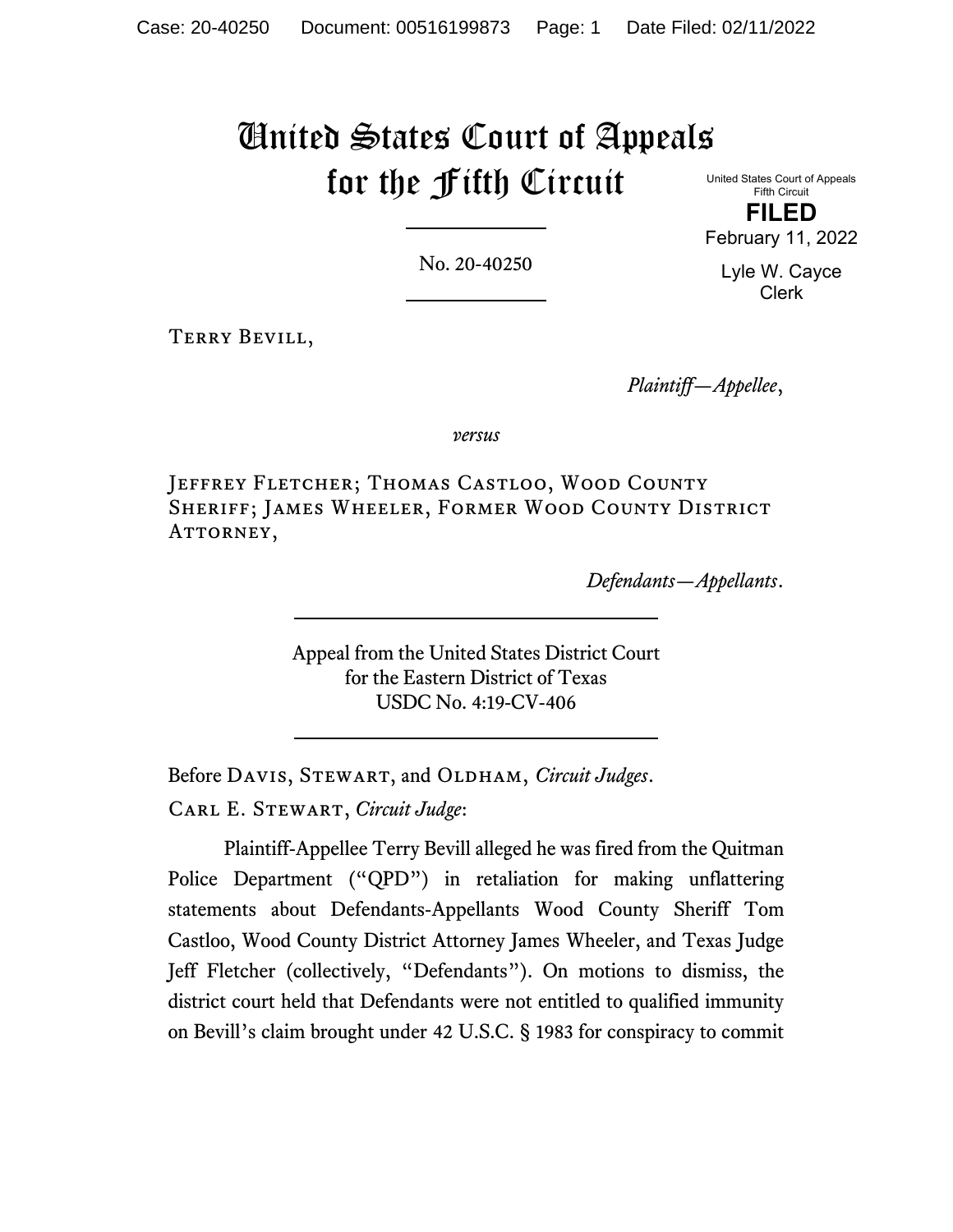retaliatory employment termination. It also concluded that Bevill plausibly averred that Defendants formed an agreement to violate one of his constitutional rights. This interlocutory appeal followed.

For the reasons that follow, we AFFIRM.

# **I. BACKGROUND & PROCEDURAL HISTORY**

On April 19, 2017, the *Kilgore News Herald* published an article in which Fletcher, who had recently been elected as a state judge, noted his excitement about working together with Castloo and Wheeler. In the article, Fletcher also "emphasized the importance of [he, Castloo, and Wheeler] staying in line and working in unison toward the same goals." Two months later, Bevill, then captain of QPD, filed an affidavit supporting a venue transfer for the criminal trial of former Wood County Jail Administrator David McGee. The affidavit, which was filed at the request of McGee's lawyer, stated that McGee would not receive a fair trial in Wood County for facilitating the escape of an inmate and tampering with government records because of the close personal relationships among Defendants. Specially, the affidavit stated that "[a]s a longtime resident and law enforcement officer in the Wood County area, Bevill was familiar with the local players and political climate, including the relationships between and among the sheriff, district attorney and judge." Bevill did not sign the affidavit in his capacity as an officer of QPD. Nor did Bevill "[speak] with anyone [at QPD] about the affidavit prior to signing [it]."

After learning about Bevill's affidavit, Defendants approached Quitman's mayor, David Dobbs, to discuss Bevill's continued employment with QPD. During that discussion, Defendants threatened to withhold resources from Quitman and support for QPD if Bevill was not fired because of his affidavit. Dobbs then pressured QPD Police Chief Kelly Cole to fire Bevill because of Defendants' threat. After initially objecting to Bevill's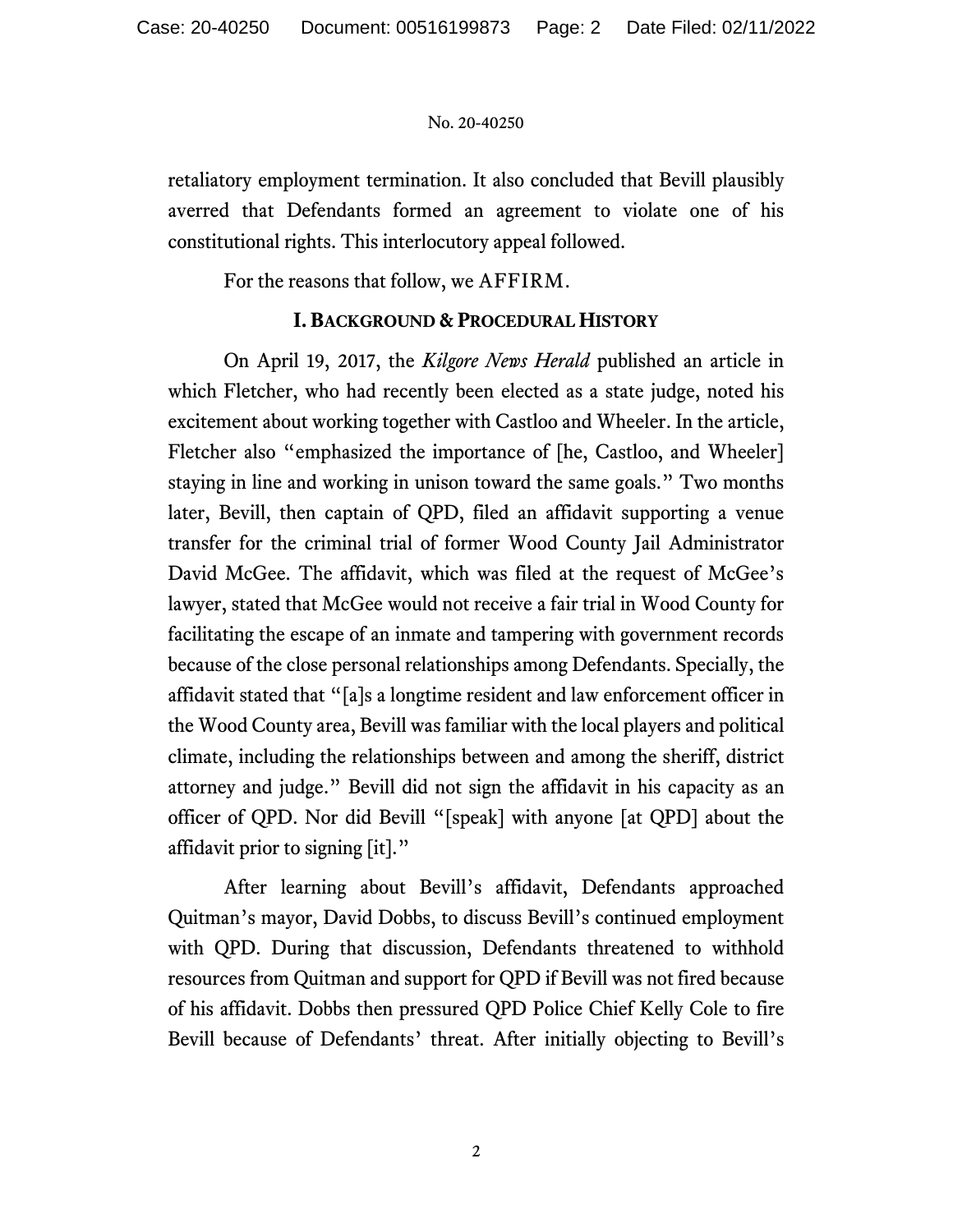termination, Cole placed Bevill on administrative leave and investigated whether Bevill violated any city or QPD policies. The investigation concluded that Bevill violated city policies that bar members of QPD from "seek[ing] to obtain any continuance of any trial in court out of friendship for the Defendant or otherwise interfere with the courts of justice" and "conduct[ing] themselves in a manner which . . . discredit[s] the Peace Officer profession or their employing agency." Cole then fired Bevill. Cole, along with Quitman's city secretary, Gregg Hollen, later told the Texas Workforce Commission that the decision to terminate Bevill was based in part on Wheeler's threat to not "take any more cases from the City of Quitman" unless Bevill was fired.

Following Bevill's termination, all Defendants attended a Quitman City Council meeting during which Castloo told the Council that "I understand you have taken some steps" regarding Bevill's affidavit yet "more steps need to be taken." Castloo also implored the Council "to do more to provide support to the [Wood County] DA's office, the [Wood County] Sheriff's office and . . . [Judge Fletcher's] office in this matter."

McGee's case was never transferred, and a jury found him guilty. After McGee's criminal trial concluded, Fletcher issued a warrant for Bevill's arrest for perjury, but the charge was later dismissed. Bevill averred that while the perjury charges were pending, Fletcher placed "extreme and unreasonable conditions" on Bevill's bond for the perjury charge, including (1) turning over his firearms, (2) submitting to drug testing every two weeks at personal cost to Bevill, (3) obtaining written permission from Wood County officials or Judge Fletcher before leaving the county, (4) reporting to Wood County officials every two weeks, and (5) abstaining from the consumption of alcohol. He also alleged that Wheeler "refused to bring [his perjury] case before a grand jury in an effort to prolong the pending criminal action as long as possible in retribution for the affidavit."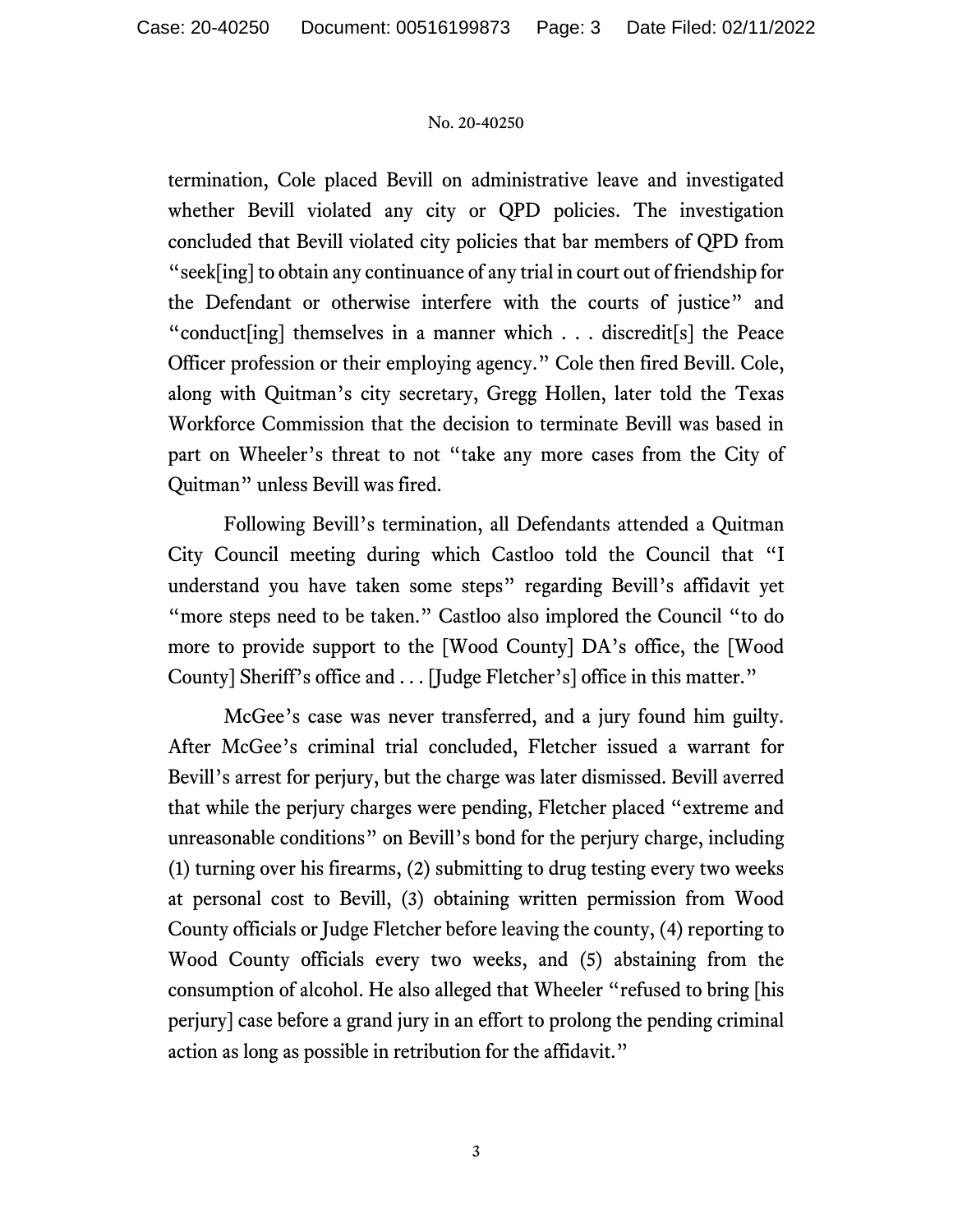In the operative complaint, Bevill sued (1) Quitman and Dobbs under § 1983 for terminating his employment in retaliation for his affidavit; (2) Quitman, Dobbs, and Defendants under § 1983 for conspiring to terminate his employment in retaliation for his affidavit; (3) Wood County and Castloo under § 1983 for unconstitutional oppression, intimidation, and retaliation; and (4) Wood County and Defendants for conspiring to arrest and prosecute Bevill in retaliation for his affidavit. Castloo and Wheeler filed one motion to dismiss the complaint under Federal Rule of Civil Procedure 12(b)(6), while Fletcher filed another. The district court concluded Defendants were not entitled to qualified immunity on Bevill's § 1983 claim for conspiracy to commit retaliatory employment termination. It also determined that Bevill plausibly averred that Defendants formed an agreement to violate his First Amendment rights.

Defendants timely noticed an interlocutory appeal.<sup>[1](#page-3-0)</sup>

# **II. STANDARD OF REVIEW**

The court has appellate jurisdiction to review a district court's order denying a motion to dismiss on the basis of qualified immunity "only to the extent that the appeal concerns the purely legal question [of] whether the defendants are entitled to qualified immunity on the facts[.]" *Armstrong v. Ashley*, 918 F.3d 419, 422 (5th Cir. 2019) (alteration in original) (quoting *Kinney v. Weaver*, 367 F.3d 337, 347 (5th Cir. 2004) (en banc)). The court also has jurisdiction to review the sufficiency of a complaint on interlocutory appeal when that issue is "inextricably intertwined" with the denial of qualified immunity. *Ashcroft v. Iqbal*, 556 U.S. 662, 673–74 (2009) (quoting *Swint v. Chambers Cnty. Comm'n*, 514 U.S. 35, 51 (1995)).

<span id="page-3-0"></span><sup>&</sup>lt;sup>1</sup> The district court's disposition of Bevill's other claims are not subjects of this appeal.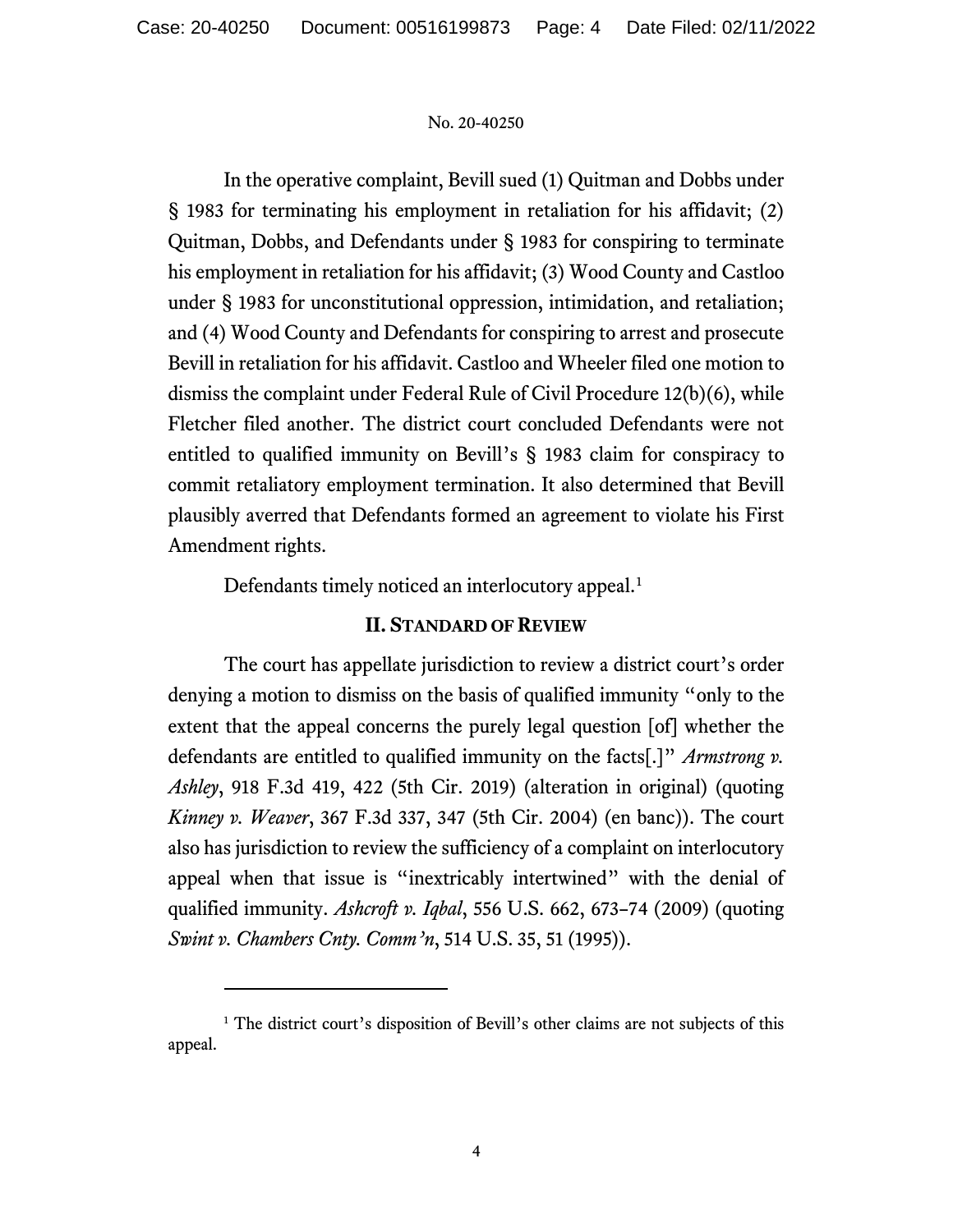When the court has jurisdiction, it reviews de novo the district court's denial of a motion to dismiss on qualified immunity grounds or for failing to state a claim, accepting all well-pleaded facts as true and viewing them in the light most favorable to the plaintiff. *Brown v. Miller*, 519 F.3d 231, 236 (5th Cir. 2008); *Sullivan v. Leor Energy, LLC*, 600 F.3d 542, 546 (5th Cir. 2010). A plaintiff seeking to overcome a motion to dismiss because of qualified immunity or for failing to state a claim must plead facts that allow the court to draw the reasonable inference that the defendant is liable for the harm alleged. *Arnold v. Williams*, 979 F.3d 262, 266–67 (5th Cir. 2020). The alleged facts must also "defeat a qualified immunity defense with equal specificity." *Backe v. LeBlanc*, 691 F.3d 645, 648 (5th Cir. 2012).

# **III. DISCUSSION**

"To state a claim for conspiracy under § 1983, a plaintiff must allege the existence of (1) an agreement to do an illegal act and (2) an actual constitutional deprivation." *Whisenant v. City of Haltom*, 106 F. App'x 915, 917 (5th Cir. 2004) (per curiam) (citing *Cinel v. Connick*, 15 F.3d 1338, 1343 (5th Cir. 1994)). If qualified immunity bars Bevill's underlying First Amendment claim, "there [is] no need to reach the issue of whether a conspiracy existed to engage in those actions." *See Hale v. Townley*, 45 F.3d 914, 921 (5th Cir. 1995). Thus, we will begin with a discussion of whether Defendants are entitled to qualified immunity.

"Once a defendant raises a qualified-immunity defense, the burden shifts to the plaintiff to show that (1) the official violated a statutory or constitutional right, and (2) the right was 'clearly established' at the time." *Benfield v. Magee*, 945 F.3d 333, 337 (5th Cir. 2019) (quoting *Morgan v. Swanson*, 659 F.3d 359, 371 (5th Cir. 2011) (en banc)).

As an initial matter, Bevill argues that Defendants are not entitled to qualified immunity because they were not acting within the scope of their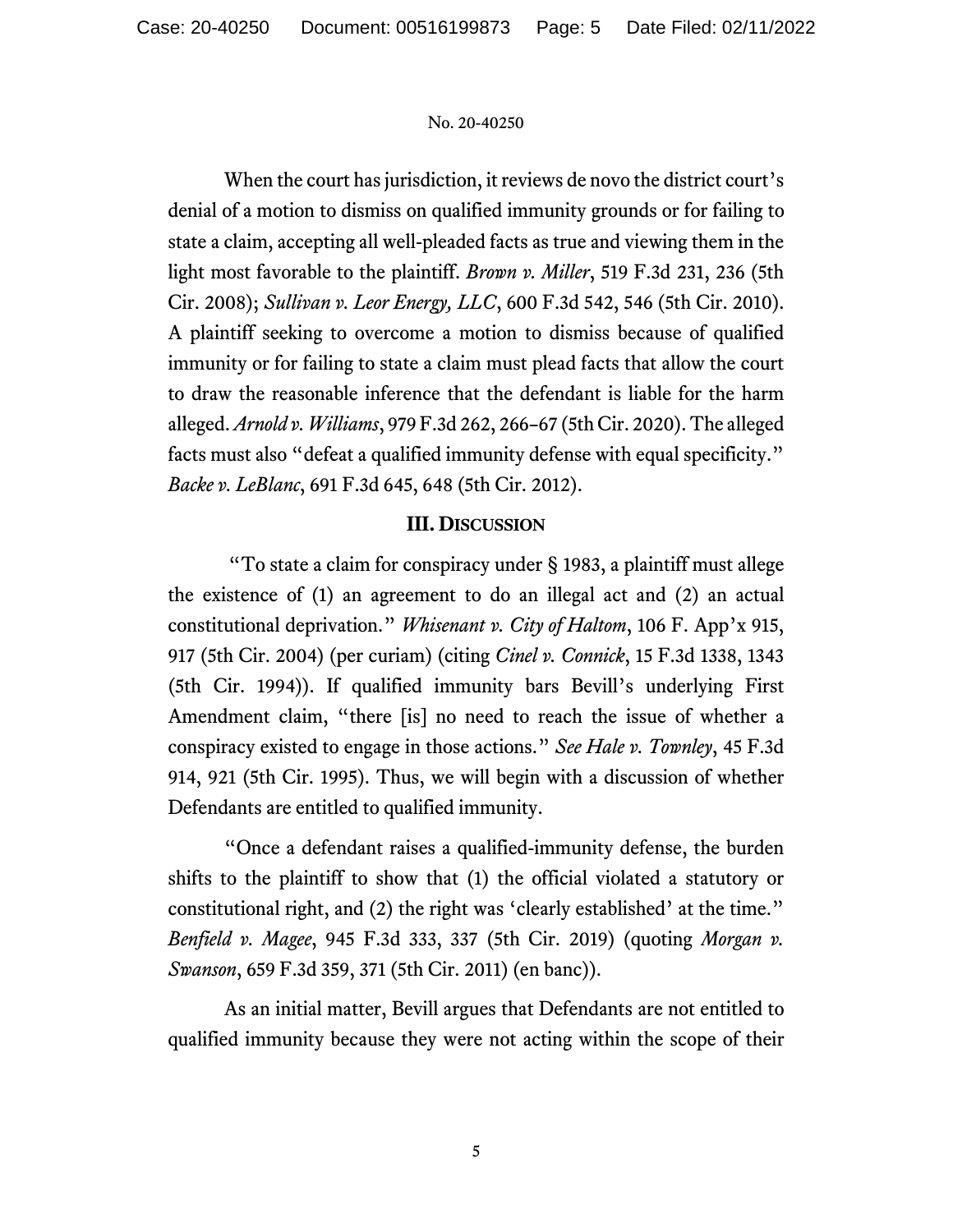discretionary authority when they threatened to withhold resources from Quitman and support for QPD. Per *Cherry Knoll, L.L.C. v. Jones*, 922 F.3d 309, 318 (5th Cir. 2019), Defendants "must first satisfy [their] burden[s] of establishing that the challenged conduct was within the scope of [their] discretionary authority." *Id.* at 318. "Once the defendant[s] establish[] that the challenged conduct was within the scope of [their] discretionary authority, the burden then shifts to the plaintiff to rebut the qualified immunity defense." *Id.* Officials act within the scope of their discretionary authority when they "perform[] non-ministerial acts within the boundaries of [their] official capacit[ies]." *Id.* (quoting *Cronen v. Tex. Dep't of Hum. Servs.*, 977 F.2d 934, 939 (5th Cir. 1992)).

Bevill averred that Defendants threatened to withhold resources from Quitman and support for QPD if Bevill was not fired because of his affidavit. Bevill alleged that this threat ultimately resulted in Bevill's termination. Bevill's theory of the case would be completely undermined if Defendants did not possess the discretionary authority to restrain the flow of these resources. Considering the merit of his argument nonetheless, Bevill has not shown that Defendants were acting outside of the scope of their discretionary authority when they discussed with Dobbs withholding resources from Quitman and support for QPD. Defendants, in their positions as sheriff, district attorney, and state judge, respectively, were responsible for allocating resources within the boundaries of Wood County, which includes Quitman and its police department. For instance, Wheeler contends that he was "authorized to direct resources such as assistant district attorneys and investigators to specific matters at his discretion" and to enter into agreements with QPD for the transfer of forfeited property. Moreover, Castloo asserts that he had the discretion to allocate law enforcement services to support QPD. And Fletcher contends that he had numerous administrative responsibilities, including overseeing county courts and local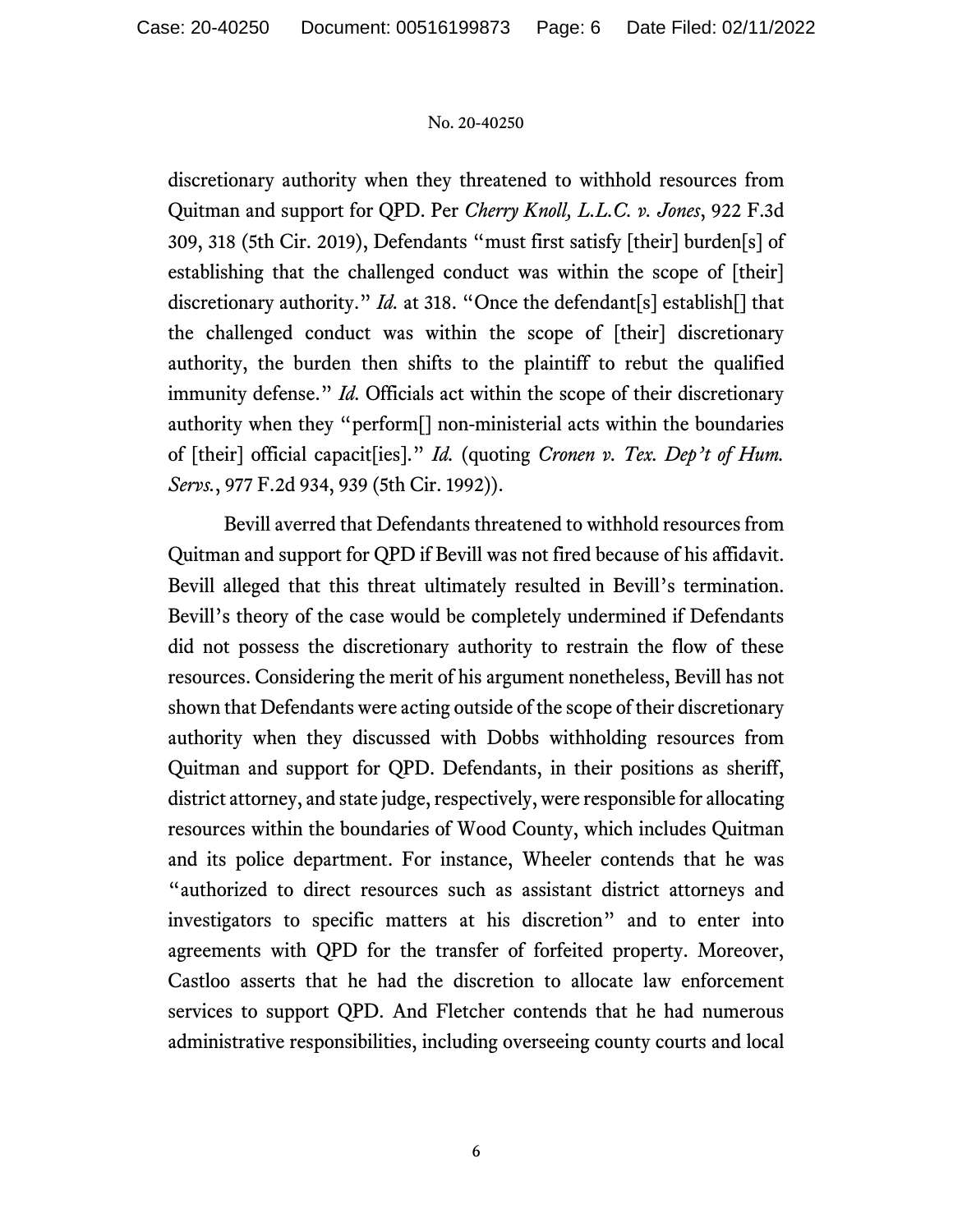departments of correction. Thus, each of the Defendants is entitled to assert a defense of qualified immunity.

# *A. Violation of a Constitutional Right*

Next, we assess whether Bevill has adequately pled facts supporting the first prong of the qualified immunity analysis: a violation of his constitutional rights. We determine that he has done so.

Bevill claimed that Defendants caused Cole to fire him in retaliation for exercising a First Amendment right through submitting the affidavit. To establish a First Amendment retaliatory-discharge claim, Bevill must prove that (1) he suffered an adverse employment decision, (2) he spoke as a citizen on a matter of public concern, (3) his interest in the speech outweighs the government's interest in the efficient provision of public services, and (4) the protected speech motivated the adverse employment action. *Nixon v. City of Houston*, 511 F.3d 494, 497 (5th Cir. 2007). Defendants only dispute the sufficiency of Bevill's allegations as to the second and third elements.

"When a citizen enters government service, the citizen by necessity must accept certain limitations on his or her freedom." *Garcetti v. Ceballos*, 547 U.S. 410, 418 (2006). "This is because the public employer, like any principal, has an interest in controlling the activities of its agents[,]" including employee speech that "contravene[s] [the public employer's] policies or impair[s] the proper performance of [its] functions." *Anderson v. Valdez*, 845 F.3d 580, 593 (5th Cir. 2016) (alterations in original) (quoting *Garcetti*, 547 U.S. at 419). "Even if the employer has such an interest, however, that interest must still be balanced against the employee's own interests: '[A] citizen who works for the government is nonetheless a citizen,' and '[t]he First Amendment limits the ability of a public employer . . . to restrict, incidentally or intentionally, the liberties employees enjoy in their capacities as private citizens.'" *Id.* (alterations in original) (quoting *Garcetti*,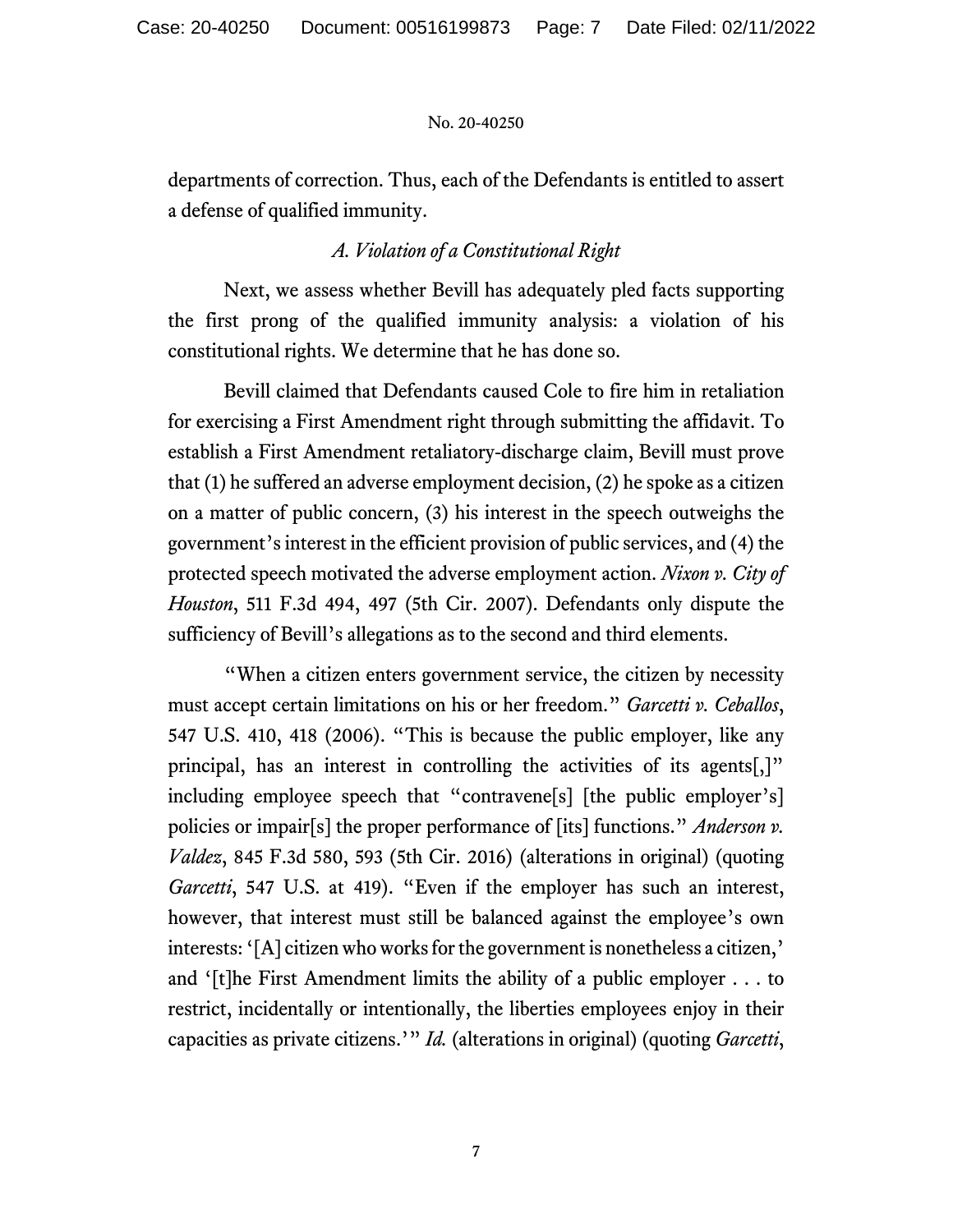547 U.S. at 419). "The importance of public employee speech is especially evident in the context of . . . public corruption" since "speech by public employees regarding information learned through their employment" is the "very kind of speech necessary to" reveal malfeasance among public officials. *See Lane v. Franks*, 573 U.S. 228, 240–41 (2014).

To strike a balance of interests, the Supreme Court has directed lower courts to determine whether a public employee has made a statement "pursuant to [his or her] official duties." *Garcetti*, 547 U.S. at 421.[2](#page-7-0) If the employee has done so, the speech is not protected under the First Amendment. *See id.* at 421–22. But if the employee has not, then the speech is protected. *See id.*

The alleged facts suggest that Bevill did not write his affidavit pursuant to an official duty. Bevill voluntarily submitted the affidavit as a friend of McGee. He alleged that he was never asked to and did not sign the affidavit in his capacity as an officer of QPD. He did not speak to anyone at QPD about the affidavit before signing it. Although Bevill may have learned about potential bias in McGee's upcoming trial through his work as a policeman, that "does not transform that speech into employee—rather than

<span id="page-7-0"></span><sup>2</sup> *Lane* states that "[t]he critical question under *Garcetti* is whether the speech at issue is itself *ordinarily* within the scope of an employee's duties . . . ." 573 U.S. at 240 (emphasis added). Although *Lane* "added 'ordinarily' to the formulation used in *Garcetti* . . . , we have since noted that, 'whatever change in the jurisprudence "ordinary" may augur, we are unable to discern any change in *Garcetti*'s rule from *Lane* . . . .'"*Anderson*, 845 F.3d at 596 (quoting *Gibson v. Kilpatrick*, 773 F.3d 661, 669 (5th Cir. 2014)).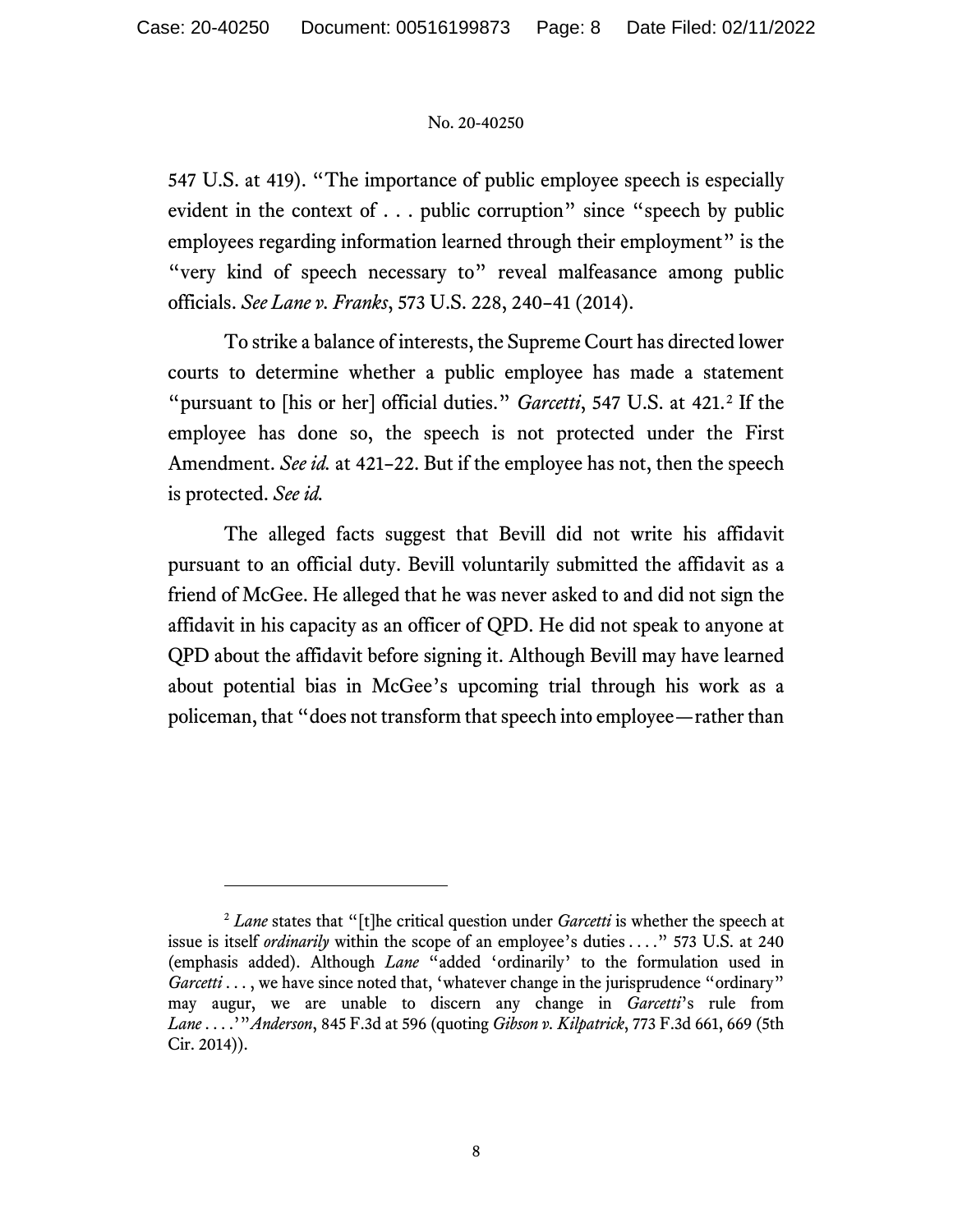citizen—speech." *See Lane*, 573 U.S. at 240.[3](#page-8-0) To be sure, Defendants correctly note that Bevill "prominently presented [his] job title in his motion to transfer affidavit directly after stating his name," thereby giving his affidavit the imprimatur of his position. But that demonstrates Bevill's knowledge of the close personal relationships among Defendants, not that he spoke according to an official duty. Similarly, his belief that McGee could not receive a fair trial in Wood County was allegedly "[b]ased on his years working in law enforcement." Perhaps for these reasons, Defendants observe that "[s]ubmitting an affidavit such as this might not have been a part of [Bevill's] normal duties."

<span id="page-8-0"></span><sup>&</sup>lt;sup>3</sup> Defendants' attempts to distinguish *Lane* are unpersuasive. First, Defendants argue that "Lane's speech was pursuant to a subpoena[,] which the Court found put him in an impossible position[,]" while Bevill "volunteered his services to assist one specific criminal defendant." But Defendants read *Lane* too narrowly. *Lane* held that "[t]ruthful testimony under oath by a public employee outside the scope of his ordinary job duties is speech as a citizen for First Amendment purposes." 573 U.S. at 238. Here, too, Bevill submitted a sworn statement. Whether Bevill submitted such a statement voluntarily or under pain of punishment is not decisive, given that the policy rationale underlying *Lane* is to incentivize public employees to come forward with truthful information about corruption among public officials. *Cf. Dougherty v. Sch. Dist. of Phila.*, 772 F.3d 979, 990 (3d Cir. 2014) ("While *Lane* focused on speech in the context of compelled testimony, *see* [*Lane*, 573 U.S. at 238–39], Appellants' argument that its holding is limited to that context is misguided.") (citing *Mpoy v. Rhee*, 758 F.3d 285, 294–95 (D.C. Cir. 2014)). Indeed, "[t]he Supreme Court's focus on sworn testimony was in response to the 'short shrift' the Eleventh Circuit gave to that speech." *Id.* (quoting *Lane*, 573 U.S. at 238). Defendants next contend that *Lane* is inapplicable because Bevill simply provided "unsubstantiated [*read*: untruthful] statements regarding his friend's inability to obtain a fair trial." But, as noted, at this preliminary stage of the proceedings, the court must take Bevill's allegations of bias as true. Finally, Defendants assert that "Lane's employer did not have a policy that reasonably prevented him" from speaking, while Quitman did in this case. The effect of Quitman's policies on the disposition of this appeal is discussed below. In any event, the policy rationale underlying *Lane* applies here too. "There is considerable value . . . in encouraging, rather than inhibiting, speech by public employees." *Lane*, 573 U.S. at 236.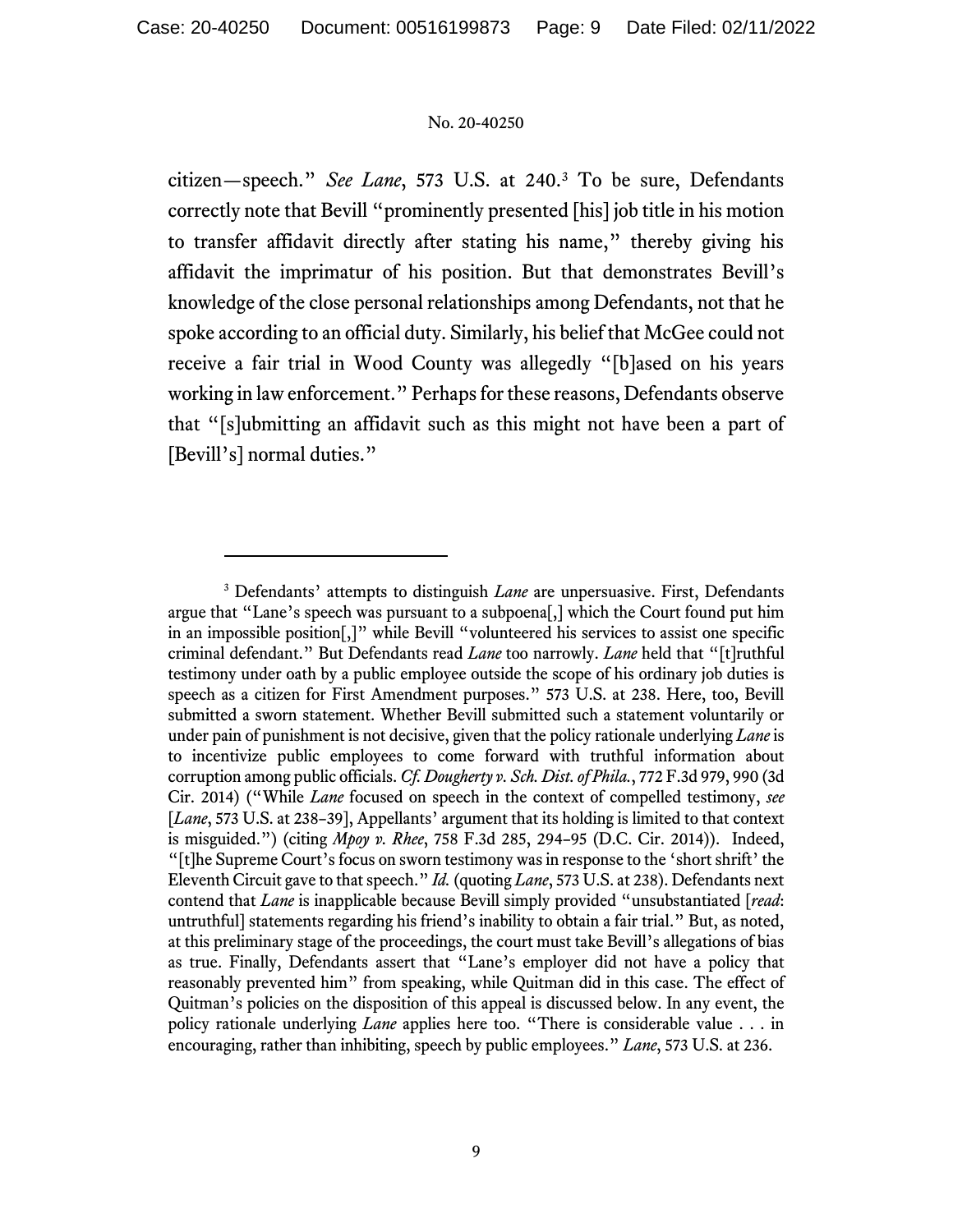Nevertheless, Defendants assert "there is a reason" that explains why Bevill's conduct exceeded his duties. They argue that Bevill still spoke in the capacity of an employee, rather than a citizen, because city policies prevented him from submitting the affidavit. In *Anderson*, upon which Defendants rely in support of their argument, the court observed that "[a] public employee . . . might speak pursuant to his official duties when he does so in a course of conduct subject to the employer's control, even if the employer has not actually directed him to speak, not to speak, or how to speak." 845 F.3d at 596. Because city policies controlled Bevill's right to submit an affidavit regardless of whether he voluntarily submitted it, Defendants assert, he spoke pursuant to an official duty and therefore has no viable cause of action.

We are not convinced that *Anderson*'s admonition regarding employer control applies here. *Anderson* cites "[t]he circumstances in *Garcetti*" to "illustrate this focus on whether the employer was entitled to exercise control." *Id.* There, a district attorney's office disciplined an employee for speech made pursuant to his official duties as a prosecutor. *Garcetti*, 547 U.S. at 421. "The speech, a memorandum, was made for the benefit of the employer. It was, in essence, the employer's speech, not the employee's own. The employer, not the employee, was entitled to control it." *Anderson*, 845 F.3d at 596. The Court concluded that "[r]estricting speech that owes its existence to a public employee's professional responsibilities does not infringe any liberties the employee might have enjoyed as a private citizen. It simply reflects the exercise of employer control over what the employer itself has commissioned or created." *Garcetti*, 547 U.S. at 421–22. Thus, for speech to be subject to the employer's "control" for present purposes, it must "owe[] its existence to" the "public employee's professional responsibilities," *id.*, or otherwise be "for the benefit of the employer," *Anderson*, 845 F.3d at 596.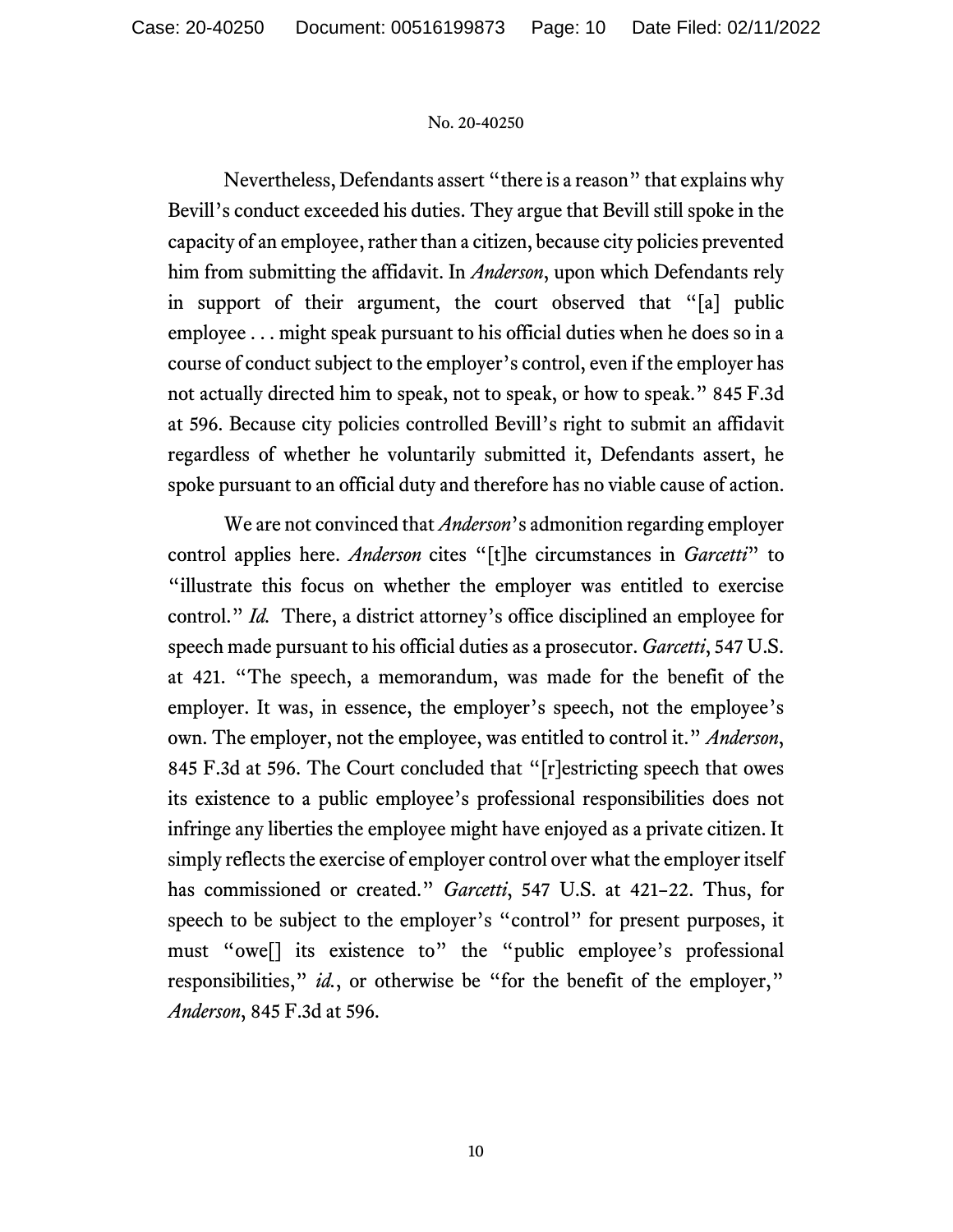Bevill did not speak for QPD's benefit when he submitted an affidavit on McGee's behalf, and his speech did not owe its existence to QPD. It follows that Bevill's affidavit was not subject to QPD's control in the relevant sense, and he therefore spoke as a private citizen, not a public employee. Contrary to Defendants' argument, Quitman's policy supports this view because it underscores that Bevill's conduct conflicted with his employer's objectives. Bevill's speech could not have benefited QPD when, according to Defendants, the speech violated official policy and disparaged local officials. *Cf. Dougherty v. Sch. Dist. of Phila.*, 772 F.3d 979, 988 (3d Cir. 2014) (stating that "nothing about [a public employee's] position compelled" him to speak when his employer "appear[ed] to *discourage* such speech through its Code of Ethics' confidentiality provision, which [was] being used to justify [the employee's] termination") (emphasis in original). Indeed, Defendants observe that Bevill disrupted QPD's operations and possibly "tarnish[ed] the image of the City and [QPD]" "by injecting himself into a criminal trial and disparaging the only district judge, district attorney, and sheriff in Wood County." Bevill could not have acted for the benefit and subject to the control of his employer when he engaged in speech against his employer's interest.

But even assuming QPD somehow controlled Bevill's speech, that fact alone is not dispositive. First, *Anderson* notes that the ability of the employer to control the employee's speech "might" affect the determination of whether the employee spoke pursuant to his official duties, not that it must. *Id.* Furthermore, *Anderson* derives this "insight" into the contours of "official duties" from the *Restatement (Third) of Agency*, 845 F.3d at 596, which in turn states that "[i]f an employee commits a tort . . . while acting within a course of conduct subject to the employer's control, the employee's conduct is within the scope of employment *unless* the employee was engaged in an independent course of conduct not intended to further any purpose of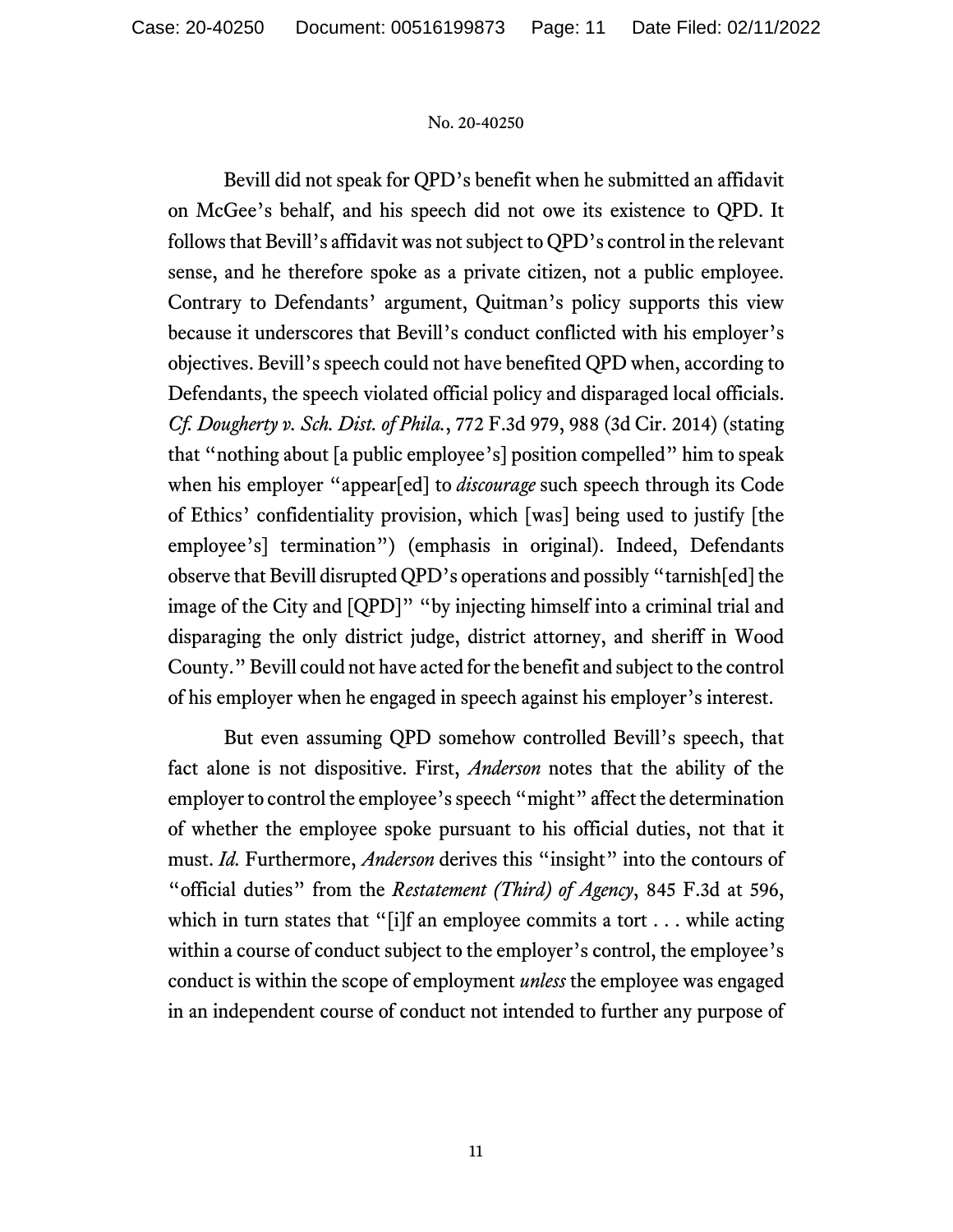the employer." RESTATEMENT (THIRD) OF AGENCY  $\S$  7.07 (2006) (emphasis added).

Through submitting the affidavit, Bevill sought on his own accord to help a friend outside of the workplace. He did not inform anyone at QPD that he intended to submit the affidavit. This kind of activity, which has "an analogue to speech by citizens who are not public employees," is protected by the First Amendment. *See Anderson*, 845 F.3d at 594, 597 (holding that a law clerk's formal complaints against a judge to a state commission were protected speech since the speech was "'the kind of activity engaged in by citizens'—including licensed lawyers—'who do not work for the government'"); *see also Howell v. Town of Ball*, 827 F.3d 515, 524 (5th Cir. 2016) (holding that a police officer's statements made to the FBI were protected speech since they "were made outside the normal chain of command and without the knowledge or permission of anyone else in the police department"), *cert. denied sub nom*, *Town of Ball v. Howell*, 137 S. Ct. 815 (2017); *Kristofek v. Vill. of Orland Hills*, 832 F.3d 785 (7th Cir. 2016) (finding protected speech where a police officer reported official misconduct to the FBI and where the reported misconduct extended beyond the police department and included higher-level political corruption in city government).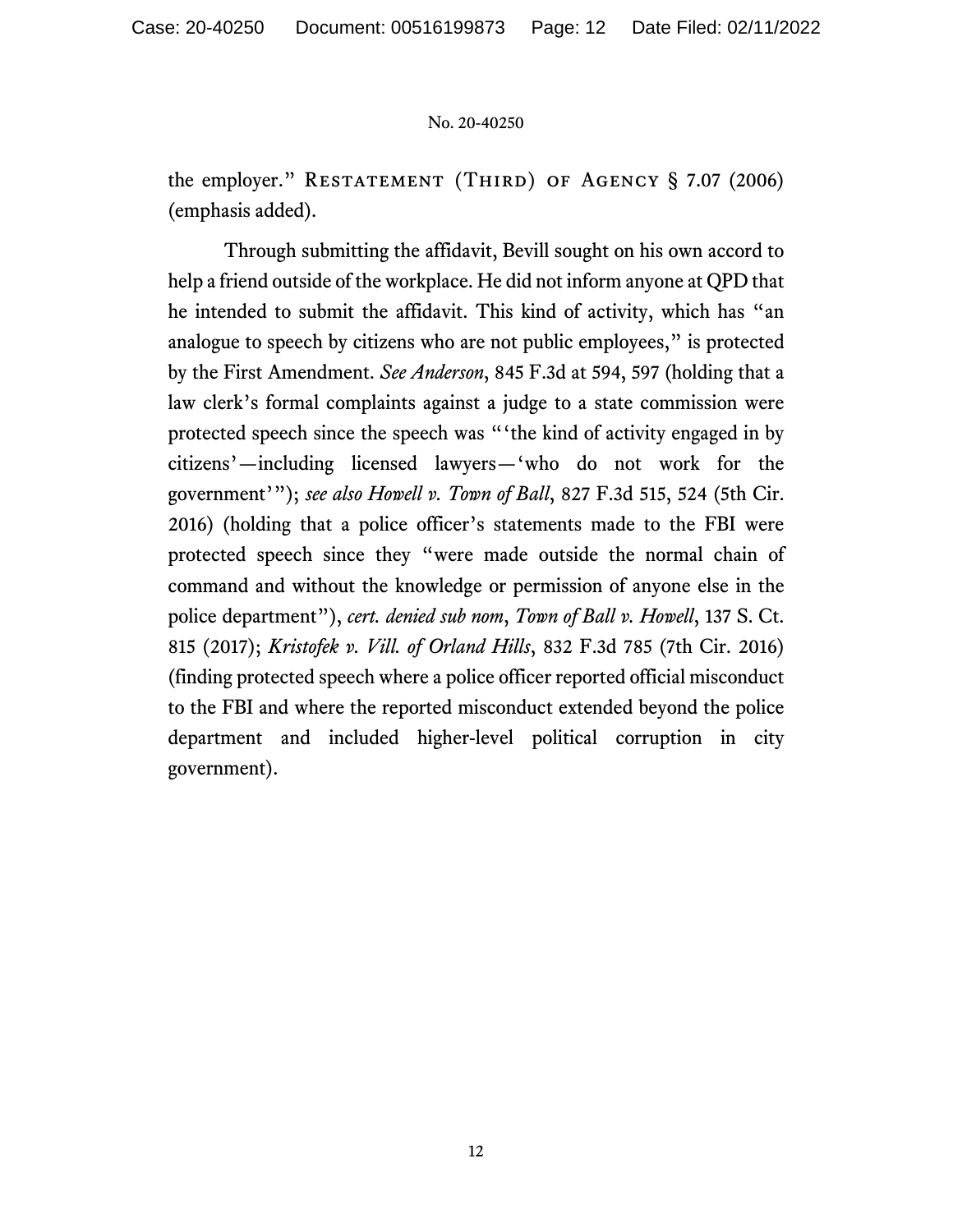In sum, we conclude that Bevill has plausibly averred a deprivation of his First Amendment rights.<sup>[4](#page-12-0)</sup>

# *B. Clearly Established Right*

Given our conclusion that Bevill has adequately pled a violation of his constitutional rights, we must now consider whether the First Amendment right at issue was clearly established at the time it was infringed. We hold that it was.

"The relevant, dispositive inquiry in determining whether a right is clearly established is whether it would be clear to a reasonable officer that his conduct was unlawful in the situation he confronted." *Lytle v. Bexar Cnty.*, 560 F.3d 404, 410 (5th Cir. 2009) (quotation omitted). "Answering in the affirmative requires the court to be able to point to controlling authority—or a robust consensus of persuasive authority—that defines the contours of the right in question with a high degree of particularity." *Wyatt v. Fletcher*, 718 F.3d 496, 503 (5th Cir. 2013) (citation and internal quotation marks omitted).

Defendants argue that the law was not clearly established that "any person other than the ultimate decision-maker could be liable for First Amendment retaliatory termination," until this court issued its opinion in *Sims v. City of Madisonville*, 894 F.3d 632 (5th Cir. 2018). According to

<span id="page-12-0"></span><sup>4</sup> As indicated by this court's decision in *Anderson*, the analysis above is enough to conclude that Bevill has adequately pled both the second and third elements of his First Amendment retaliation claim. That said, our conclusion that Bevill has shown that his interest in the affidavit outweighs the government's interest is further buttressed by the realization that Defendants raise hypothetical, not actual, effects of Bevill's speech on the ability of Quitman to provide public services. But "[r]eal, not imagined, disruption is required." *See Branton v. City of Dallas*, 272 F.3d 730, 741 (5th Cir. 2001) (quoting *McKinley v. City of Eloy*, 705 F.2d 1110, 1115 (5th Cir. 1983)). Regardless, if Defendants had identified actual effects, Fifth Circuit precedent indicates that testimony about potential malfeasance in Texas's criminal justice system "outweigh[s] the government's interest in efficiency." *See Breaux v. City of Garland*, 205 F.3d 150, 157 n.10 (5th Cir. 2000).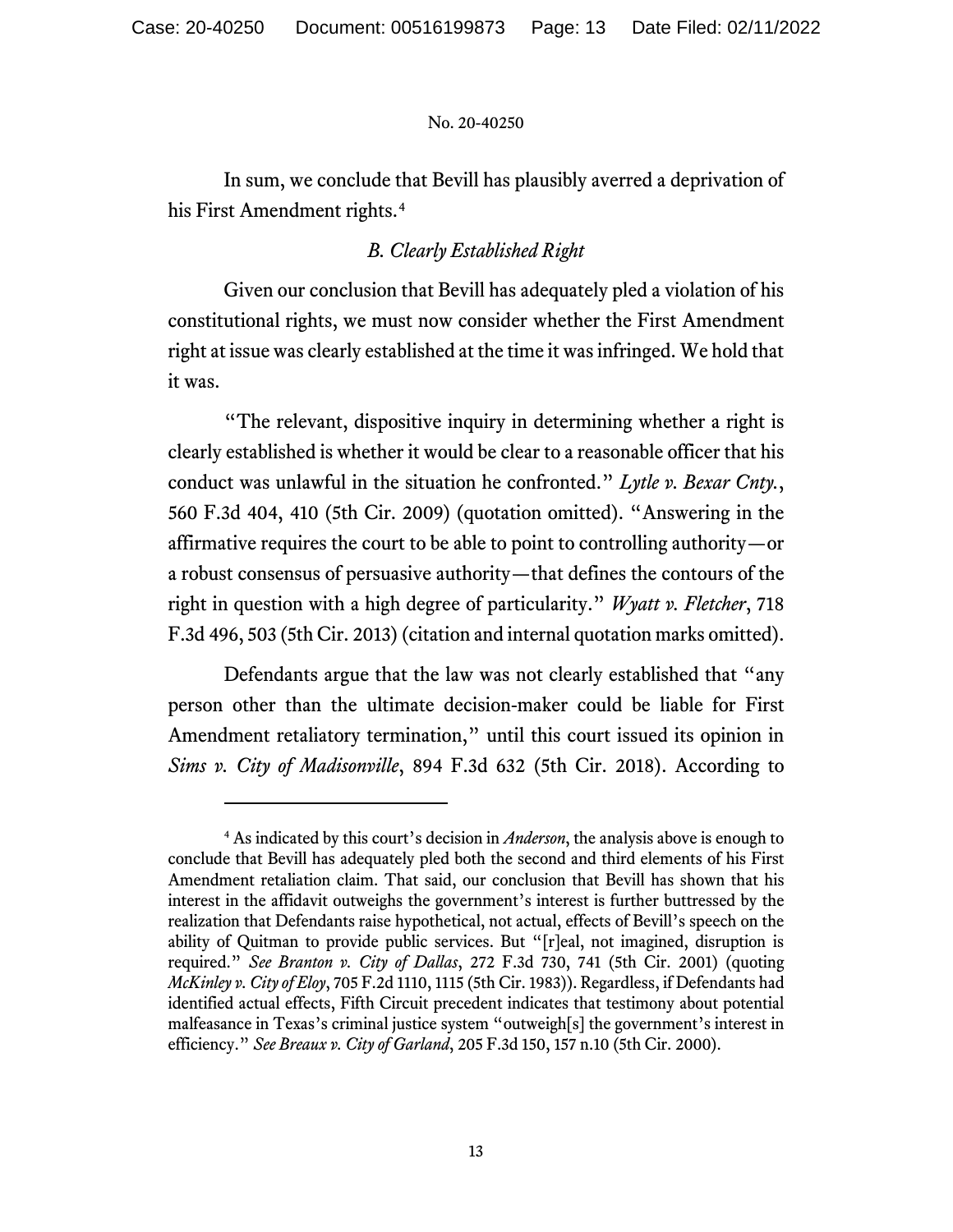Defendants, because their purported unconstitutional conduct occurred a year before this court issued the *Sims* decision, they are entitled to qualified immunity. The district court determined that *Sims* settled a question distinct from the one posed here—namely, whether a supervisor/coworker of the plaintiff can be held liable for influencing a final decisionmaker to terminate the plaintiff's employment. The district court went on to explain that another case, *Kinney v. Weaver*, 367 F.3d 337 (5th Cir. 2004) (en banc), clearly established that Defendants were not unfettered by the First Amendment, long before Defendants allegedly retaliated against Bevill.

In *Sims*, the plaintiff, a police officer, reported his supervisor's illegal conduct to the Texas Rangers. 894 F.3d at 636. Shortly thereafter, the supervisor met with the police chief, who in turn placed the plaintiff on probation for an unrelated reason before ultimately terminating him. *Id.* at 636–37. The plaintiff claimed that his supervisor was liable for improperly influencing the police chief's decision to fire him. *Id.* at 637. Noting there was confusion in the caselaw on "whether someone who is not a final decisionmaker and makes a recommendation that leads to the plaintiff being harmed can be liable for retaliation," this court clarified that a supervisor/coworker of the plaintiff could still be liable for First Amendment retaliation claims even though the supervisor/coworker did not have the power to terminate the plaintiff's employment. *Id.* at 638–39. Specifically, this court summarized its holding as follows: "If an individual defendant's animus against a coworker's exercise of First Amendment rights is a link in the causal chain that leads to a plaintiff's firing, the individual may be liable even if she is not the final decisionmaker." *Id.* at 639 (citations omitted).

In *Kinney*, a pair of instructors at the East Texas Police Academy, a division of Kilgore College, testified against an officer who fatally shot a teenager. 367 F.3d at 341–42. Heads of police departments in East Texas, who provided most of the officers to the academy for training, then refused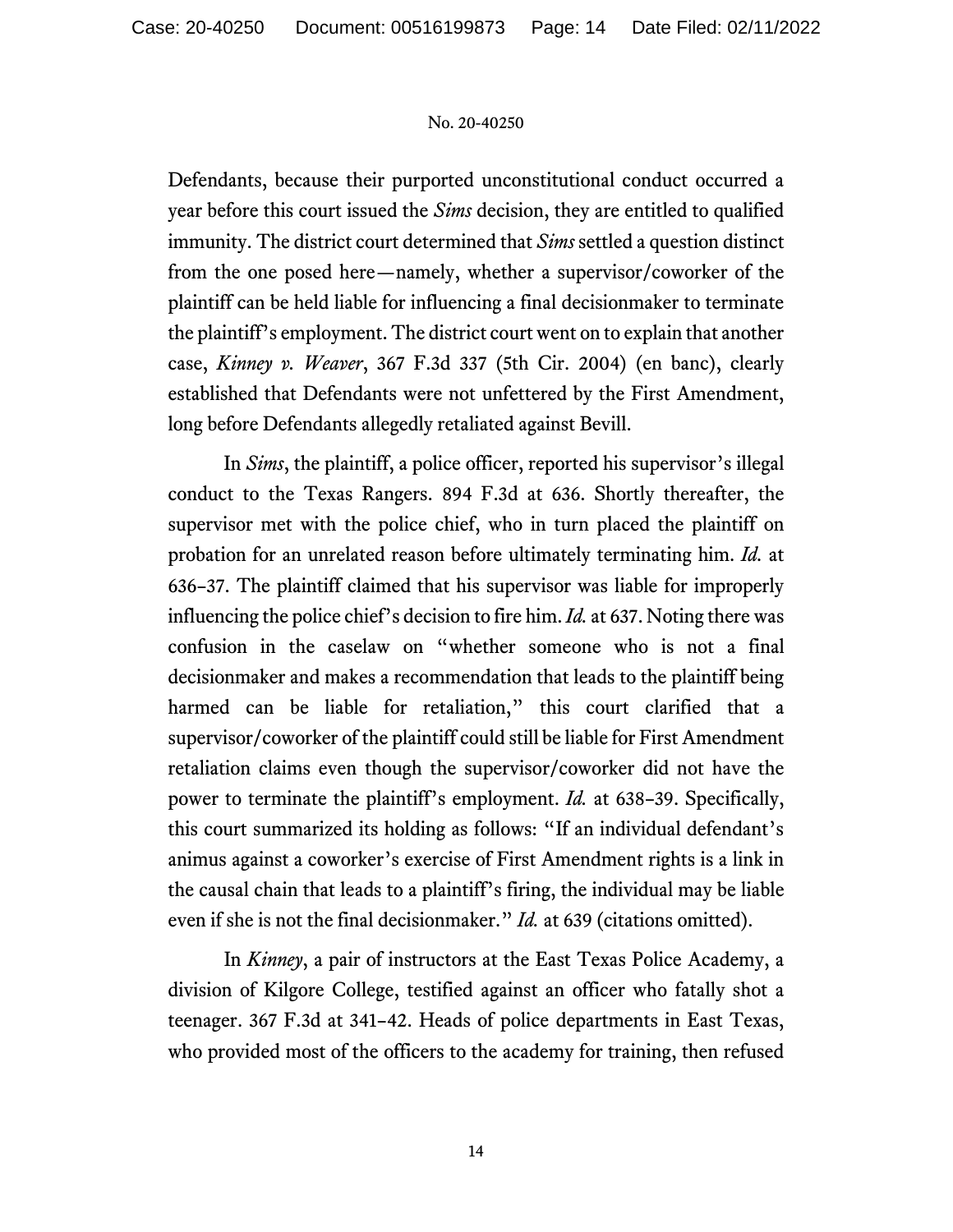to send their officers to the academy as long as the instructors continued teaching there. *Id.* at 342–43. In response, one of the instructors resigned, while the other instructor was let go. *Id.* at 345. Both instructors sued the department heads for First Amendment retaliation. *Id.* at 345–46. The department heads argued that they could not be held responsible for the instructors' employment outcomes because only the college organizing the academy could terminate its employees. *Id.* at 357. This court rejected that argument, holding "that it would [not] have been reasonable for officers in [the defendants'] positions to believe that they were unfettered by the First Amendment merely because their economic relationship with [the plaintiffs] was non-employment and non-contractual." *Id.* at 368.

We agree with the district court that *Sims* settled the question whether a supervisor/coworker of the plaintiff can be held liable for First Amendment retaliation under § 1983 for influencing a final decisionmaker to terminate the plaintiff's employment. That question is distinct from the one posed here whether a governmental official, not a supervisor/coworker of the plaintiff, can be held liable for First Amendment retaliation under § 1983 for influencing the plaintiff's employer to terminate the plaintiff's employment.

*Sims*' discussion of the uncertainty in the caselaw regarding non-final decisionmakers supports the district court's reading of the case. According to the *Sims* court, "the seeds of confusion" as to liability for non-final decisionmakers were "unwittingly planted" when the Fifth Circuit rendered its decision in *Beattie v. Madison County School District*, 254 F.3d 595 (5th Cir. 2001). 894 F.3d at 640. "[T]he focus of the appeal [in *Beattie*] was on the question of municipal liability, which attaches only if final decisionmakers are liable." *Id.* (citing *Beattie*, 254 F.3d at 602). Later cases misread *Beattie* for the proposition that only final decisionmakers may be liable for First Amendment retaliation. *See id.* at 640–41. But, like *Beattie*, they did so in the context of potential liability for a non-final decisionmaker who persuaded a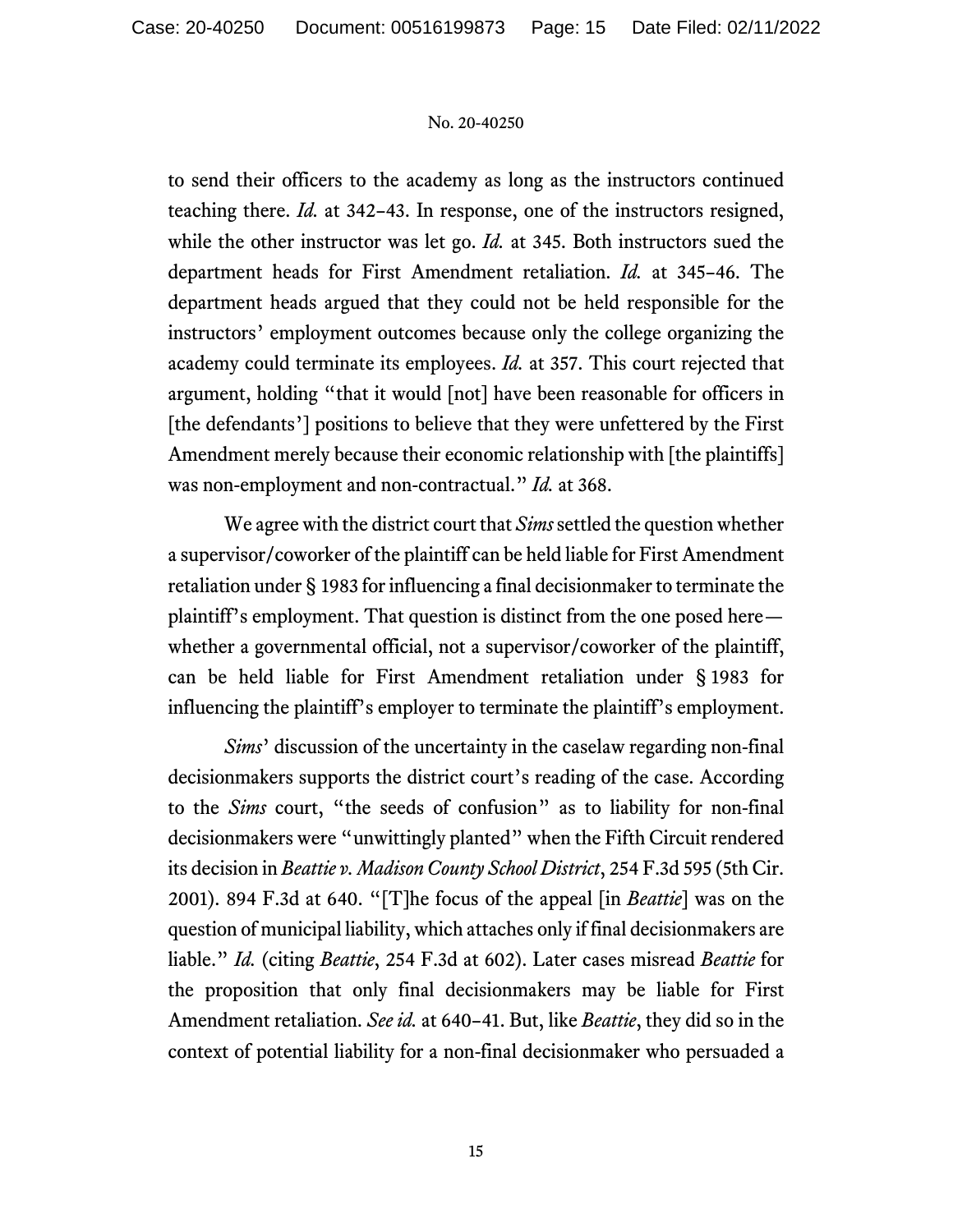higher authority to fire the plaintiff. *See, e.g.*, *Culbertson v. Lykos*, 790 F.3d 608, 627 (5th Cir. 2015) (discussing liability for an assistant district attorney who influenced a county commissioners court's decision to sever relations with the plaintiffs' employer, which resulted in the plaintiffs' termination);<sup>[5](#page-15-0)</sup> *Howell*, 827 F.3d at 526 (discussing liability for a police chief who influenced a board of alderman to terminate the plaintiff);[6](#page-15-1) *Pennypacker v. City of Pearl*, 689 F. App'x 332, 332 (per curiam) (5th Cir. 2017) (discussing liability for an employee of a golf course who influenced a board of alderman to fire the plaintiff).

*Sims* "provided] the overdue clarification" in this area by explaining that a case decided prior to *Beattie* and its progeny, *Jett v. Dallas Independent School District*, 798 F.2d 748, 758 (5th Cir. 1986), controlled. *Sims*, 894 F.3d at 641. *Jett* required that a school athletic director needed only to "establish an affirmative causal link between" a principal's recommendation to the

<span id="page-15-0"></span><sup>5</sup> In Texas, where the events of *Culbertson* took place, the county commissioners court determines the budget for the district attorney's office, which includes approval of contracts for certain services. *See Culbertson*, 790 F.3d at 615–16. Thus, that court is a higher authority vis-à-vis the assistant district attorney.

<span id="page-15-1"></span><sup>&</sup>lt;sup>6</sup> *Howell* may differ from this case on the question whether the defendants violated a clearly established right, but it remains no less persuasive as to whether Bevill suffered a deprivation of that right in the first instance.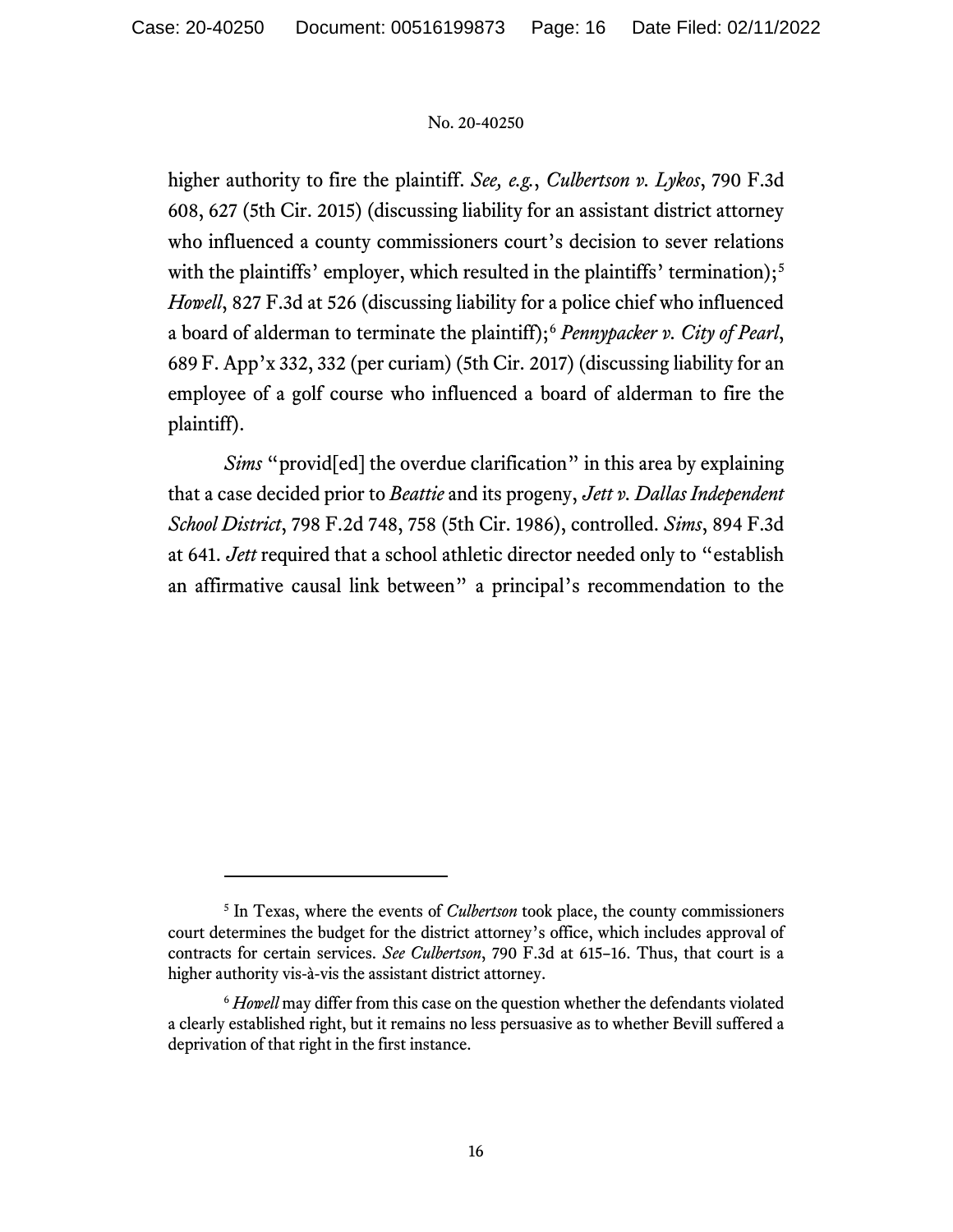district, i.e., higher authority, that it reassign the director to another position and the district's decision to do so. *See* 798 F.2d at 758.[7](#page-16-0)

Returning to the case at bar, the district court concluded that *Sims* was inapplicable because it dealt with "retaliatory employment termination in the context of an employment relationship," i.e., all parties were employed by the same governmental agency. The district court determined that *Kinney* instead controlled because it "contemplated the situation in which a government [official], because of retaliatory animus, uses his or her position to influence a *third-party* employer to terminate one of its employees for exercising his or her First Amendment rights." Applying *Kinney*, the district court concluded that Defendants "had 'fair warning' that allegedly using their respective government positions to violate Plaintiff's First Amendment rights would be objectively unreasonable in light of clearly established law at the time." We agree with the district court that *Kinney* controls. The factual distinctions between *Kinney*, *Sims*, and the present action are perhaps most easily recognized with reference to a series of simple diagrams:

<span id="page-16-0"></span><sup>7</sup> *Sims* also opines that cases following *Beattie* have mistakenly "imposed a causation standard that is more stringent than *Jett*'s 'but-for' standard for nonfinal decisionmakers." 894 F.3d at 640 (citing, as examples, *DePree v. Saunders*, 588 F.3d 282, 288 (5th Cir. 2009), and *Whiting v. Univ. of S. Miss*., 451 F.3d 339, 351 (5th Cir. 2006)). Underlying this error is the incorrect conclusion that the "cat's paw" theory of liability, which holds that an employee's unlawful conduct may be imputed to his or her employer, may also be used to ascribe liability the other way around. *See id.* at 640–41. Given the flow of liability from an employee to an employer under the cat's paw theory, misapplications of the theory could only have occurred within decisions that addressed a subordinate who affected a higher authority's decision-making. This demonstrates that *Sims* clearly established a different right than the one at issue here, specifically the right of a plaintiff to be free from a non-final decisionmaker retaliating against him or her by influencing a higher authority to take adverse action against the plaintiff.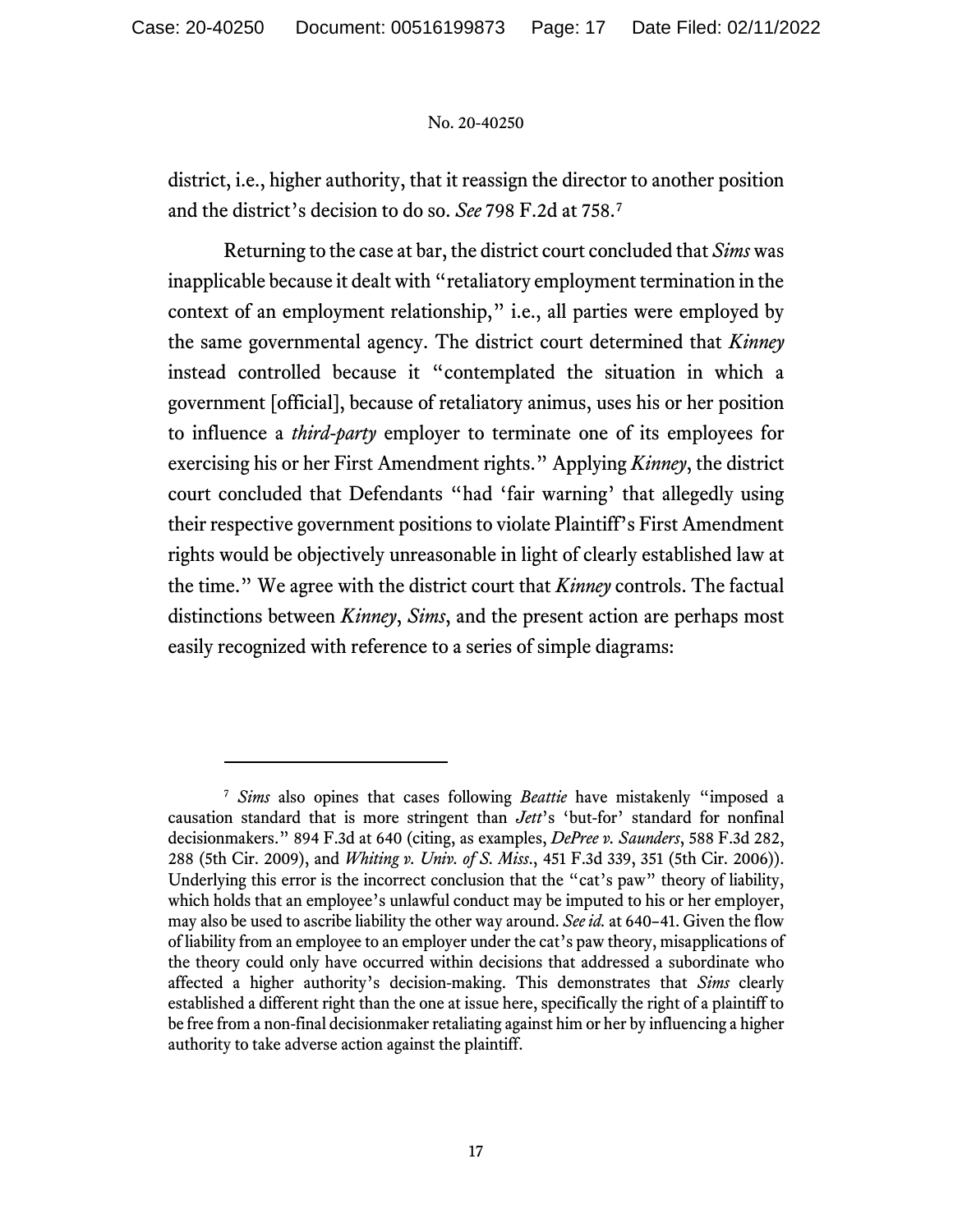

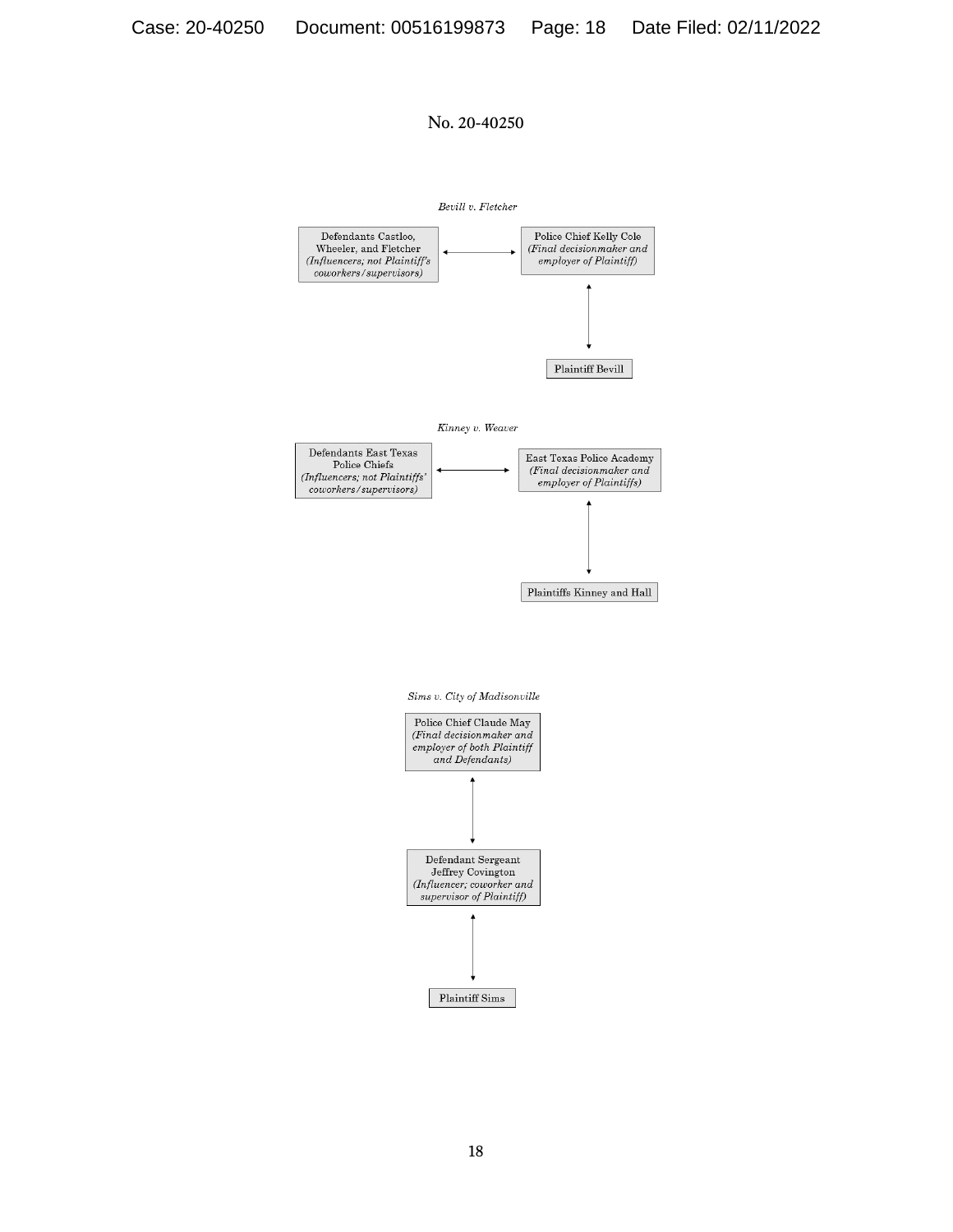Fletcher asserts that the district court erred in concluding that *Kinney*, rather than *Sims*, controlled since this court's opinion in *Kinney* does not draw a distinction between liability for those who convince a higher authority to terminate a plaintiff and those who do not. But that does not mean the district court erred in holding that *Kinney* applied to situations like Bevill's while *Sims* was inapplicable. Notably, *Sims* nor the cases discussed therein (with one exception) address *Kinney*. The one outlier, *Culbertson*, discusses *Kinney* but not in the context of qualified immunity. 790 F.3d at 617–19, 621, 623. Once again, this shows that *Sims* clearly established a different right than the one litigated here.

Fletcher further contends that *Kinney* merely establishes that employees enjoy at least "some First Amendment protections against government retaliation for their testimony." But Fletcher's argument is belied by his own assertion that the Supreme Court, even prior to *Kinney*, has "repeatedly told courts . . . not to define clearly established law at a high level of generality." *Mullenix v. Luna*, 577 U.S. 7, 12 (2015). Hence, a fairer reading of *Kinney* is that it clearly establishes the right of a plaintiff to be free from governmental officials' exerting their power or influence over a third-party employer to cause the plaintiff to be terminated for exercising his First Amendment rights.

For their part, Castloo and Wheeler argue that *Kinney* is distinguishable because the police department heads in that case were actually final decisionmakers, not non-final decisionmakers that convinced another party to take adverse action against the plaintiff. But the police department heads argued that they could not be held liable *because* "their conduct did not deny [the instructors] the benefit of employment [since the] [c]ollege, and not the [department heads], held the authority to refuse to renew [the instructors'] contracts." *Kinney*, 367 F.3d at 357. The police department heads claimed that they "possess[ed] final authority over"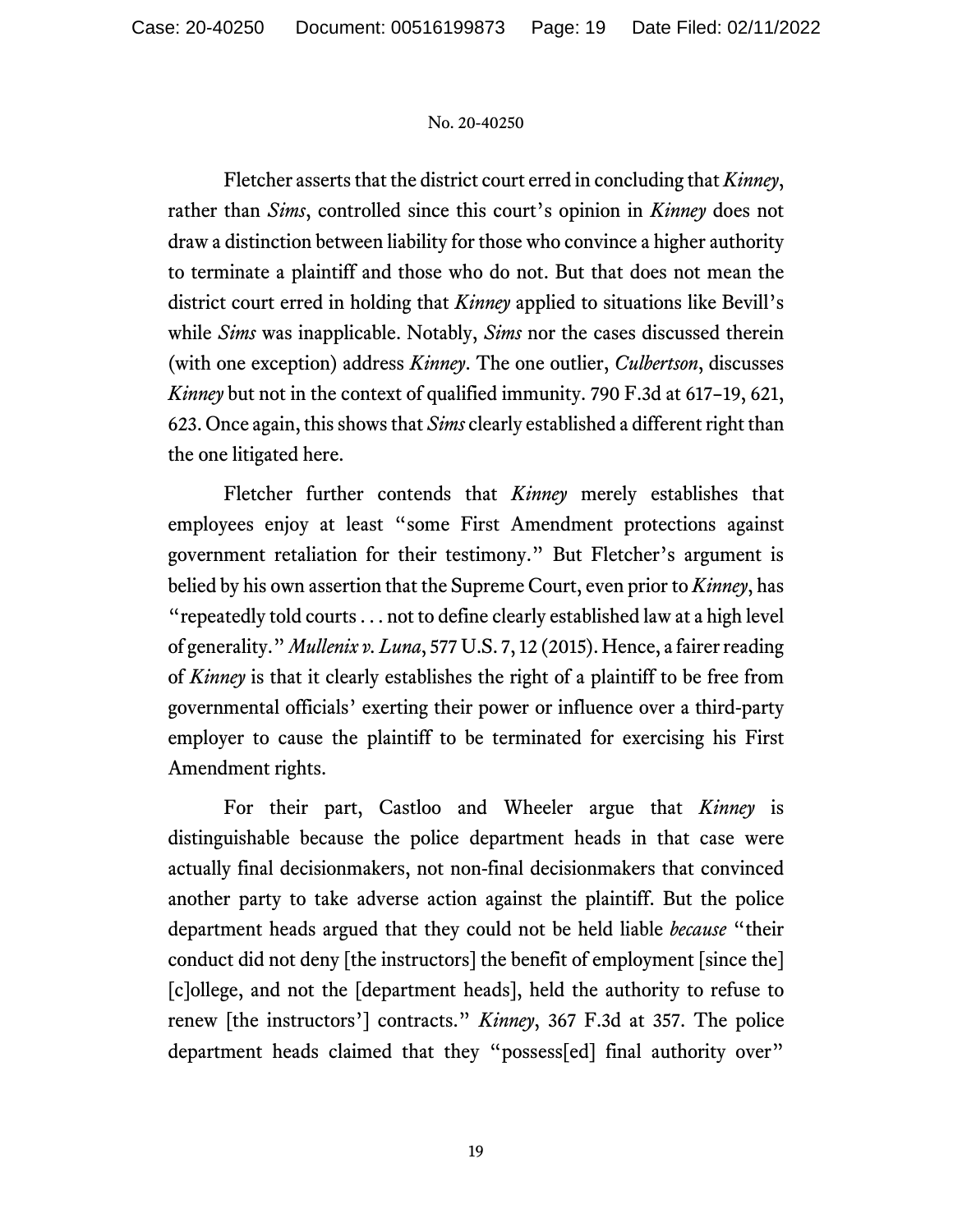whether their officers would train at the police academy, not whether they could fire the plaintiffs. *Id.* at 341. Accordingly, Castloo and Wheeler have misread *Kinney*.

Changing tack, Castloo and Wheeler also assert that both *Oscar Renda Contracting, Inc. v. City of Lubbock*, 463 F.3d 378 (5th Cir. 2006), and *Juarez v. Aguilar*, 666 F.3d 325 (5th Cir. 2011), indicate *Kinney* was one case in the long line of decisions that left the right at issue here unresolved until *Sims*. While both cases consider *Kinney*, *Oscar Renda* does not do so within the context of qualified immunity, 463 F.3d at 382–83, and *Juarez* does not do so in determining whether the right at issue was clearly established, 666 F.3d at 335–36. Consequently, Castloo and Wheeler's reliance on *Oscar Renda* and *Juarez* is also misplaced.

Castloo and Wheeler additionally cite to *Clarkston v. White*, 943 F.3d 988 (5th Cir. 2019), in support of their argument that *Sims* first clearly established the right at issue here. Although *Clarkston* discusses *Sims*, 943 F.3d at 993 n.5, it also addresses a situation in which the plaintiff was allegedly retaliated against by an individual that influenced a higher authority's decision to harm the plaintiff. *Id.* at 991–92. Hence, *Clarkston* actually provides support for the conclusion that *Sims* addressed a right different than the one at issue here.

In sum, the district court correctly determined that Bevill's First Amendment right was clearly established at the time it was violated.

# *C. Conspiracy*

Because Bevill has shown that Defendants are not entitled to qualified immunity, we must determine whether he has stated a claim for conspiracy under § 1983. We conclude that he has done so.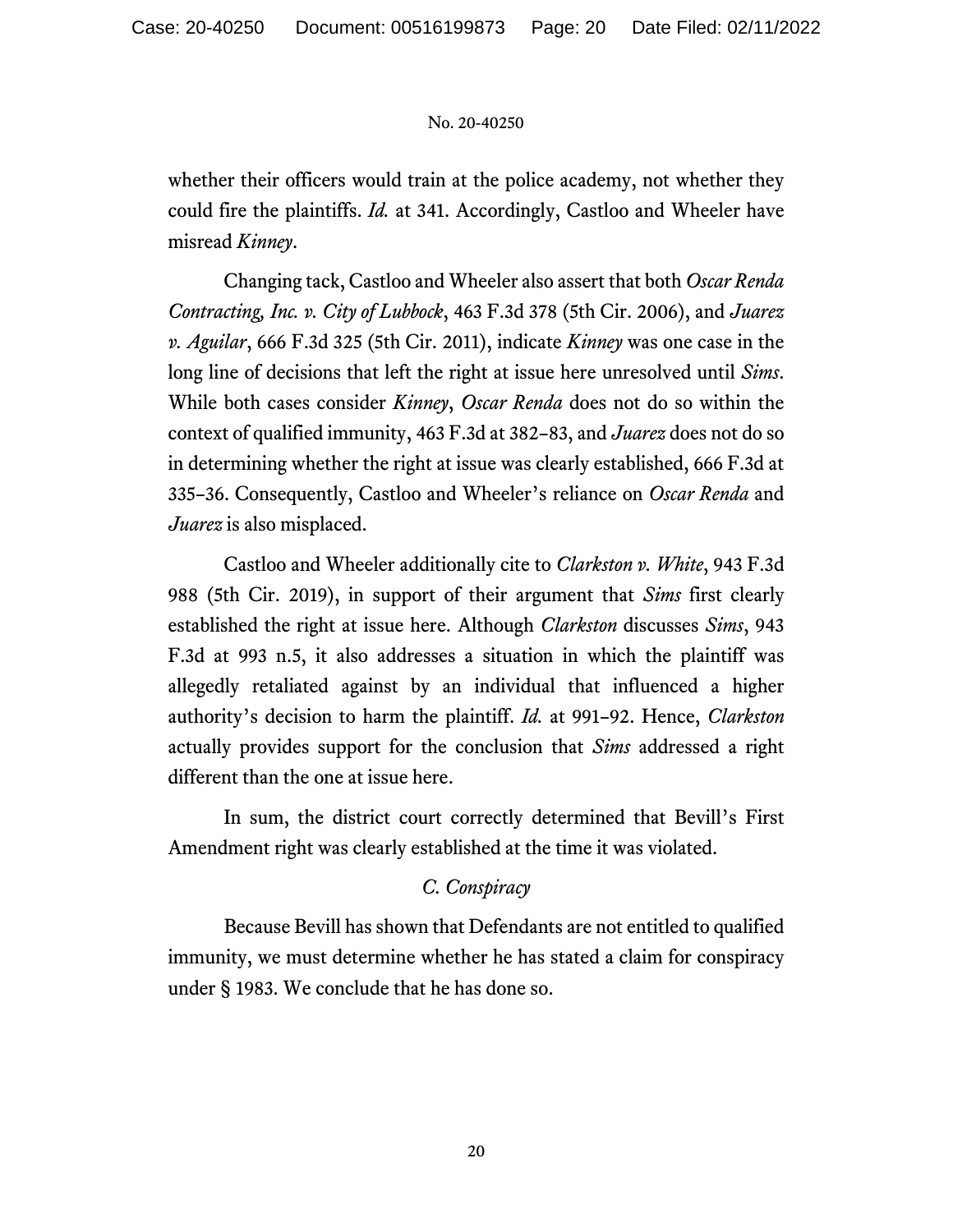Fletcher argues that Bevill has not sufficiently alleged that Fletcher was personally involved in or caused any violation of Bevill's First Amendment rights. However, "[a] conspiracy may be charged under section 1983 as the legal mechanism through which to impose liability on all of the defendants without regard to who committed the particular act . . . ." *Latiolais v. Cravins*, 484 F. App'x 983, 989 (5th Cir. 2012) (per curiam) (quoting *Hale*, 45 F.3d at 920). Hence, "[r]egardless of whether or not [Fletcher's] actions alone actually caused a constitutional violation, liability can still be imposed on [Fletcher's] alleged membership in [a] conspiracy." *See id*. at 991. The question, then, is whether Bevill adequately averred that Defendants had an agreement to violate his constitutional rights under the color of state law.

Defendants assert that Bevill has pled conclusory allegations in support of his claim that they had such an agreement. Bevill, on the other hand, contends that Fletcher's statements made in the April 2017 *Kilgore News Herald* article and Bevill's own "familiar[ity] with the local players and political climate, including the relationships between and among the sheriff, district attorney and judge" together imply that Defendants "were close and often worked in concert." These allegations, joined with Bevill's description of Defendants' joint meeting with Mayor Dobbs imploring him to cause Bevill to be terminated, "raise[] a suggestion of a preceding agreement, not merely parallel conduct that could just as well be independent action." *See Bell Atl. Corp. v. Twombly*, 550 U.S. 544, 557 (2007).

Fletcher's reliance on *Montgomery v. Walton*, 759 F. App'x 312 (5th Cir. 2019) (per curiam), and *Jabary v. City of Allen*, 547 F. App'x 600 (5th Cir. 2013), in support of his argument fails to warrant a different conclusion since both cases are readily distinguishable. In *Montgomery*, the plaintiff failed to adequately allege a "common motive" for why the purported coconspirators targeted him. 759 F. App'x at 315. Bevill, on the other hand, pled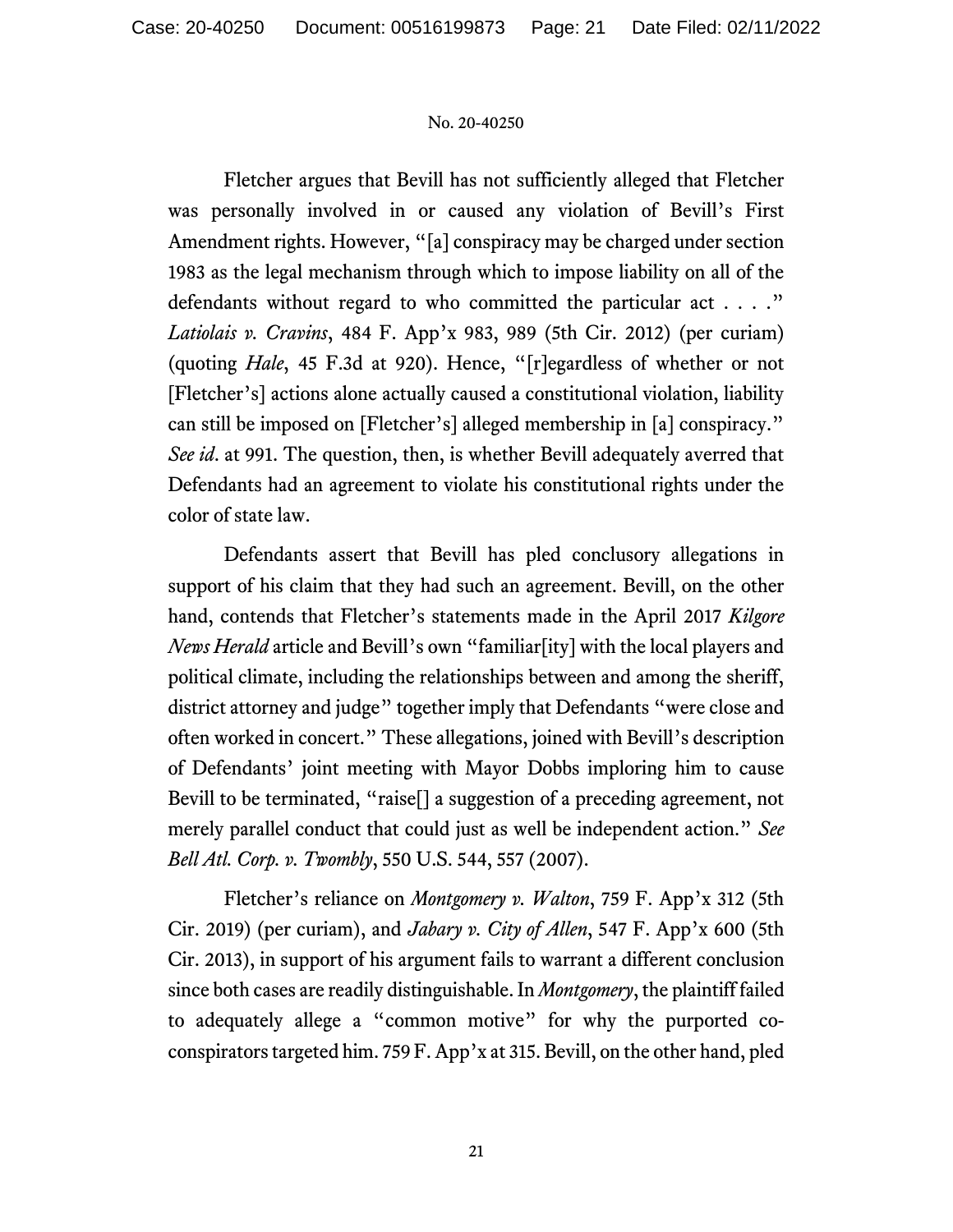facts plausibly indicating that Defendants retaliated against him to protect their reputations. Furthermore, the connection among the alleged coconspirators in *Montgomery* was "unclear from the face of the" operative complaint. *Id.* But, as discussed above, Bevill sufficiently averred that Defendants worked closely with one another.

As to *Jabary*, the plaintiff there merely pled that the alleged coconspirators attended "private meetings" and had "secret conversations" during which the co-conspirators discussed depriving the plaintiff of his constitutional rights. 547 F. App'x at 611. In contrast, Bevill has averred the contents of Defendants' discussion with Dobbs, which entailed threats to withhold resources from Quitman and support for QPD. As *Jabary* observes, a plaintiff's § 1983 conspiracy claim need not satisfy "a 'probability requirement at the pleading stage; [plausibility] simply calls for enough fact[s] to raise a reasonable expectation that discovery will reveal evidence of illegal agreement.'" *Id.* at 610 (alterations in original) (quoting *Twombly*, 550 U.S. at 556). That minimum standard has been met here.

# **IV. CONCLUSION**

For the foregoing reasons, the order of the district court denying Defendants' motions to dismiss is AFFIRMED.